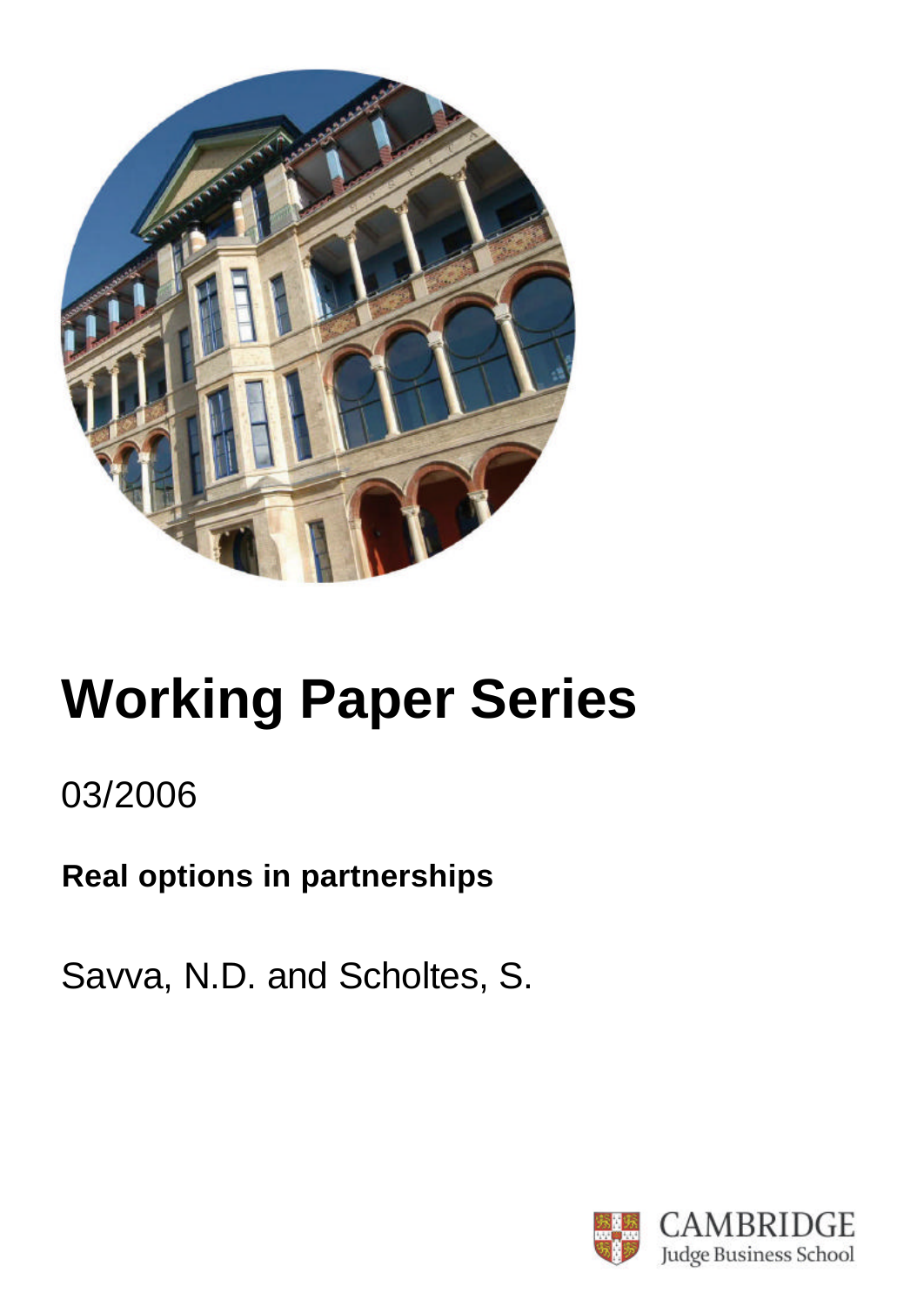These papers are produced by Judge Business School, University of Cambridge. They are circulated for discussion purposes only, their contents should be considered preliminary and are not to be quoted without the authors' permission.

Author contact details are as follows:

Nicos D Savva Judge Business School University of Cambridge n.savva@jbs.cam.ac.uk

Stefan Scholtes Judge Business School University of Cambridge s.scholtes@jbs.cam.ac.uk

Please address enquiries about the series to:

Research Support Manager Judge Business School Trumpington Street Cambridge CB2 1AG, UK Tel: 01223 760546 Fax: 01223 339701 E-mail: research-support@jbs.cam.ac.uk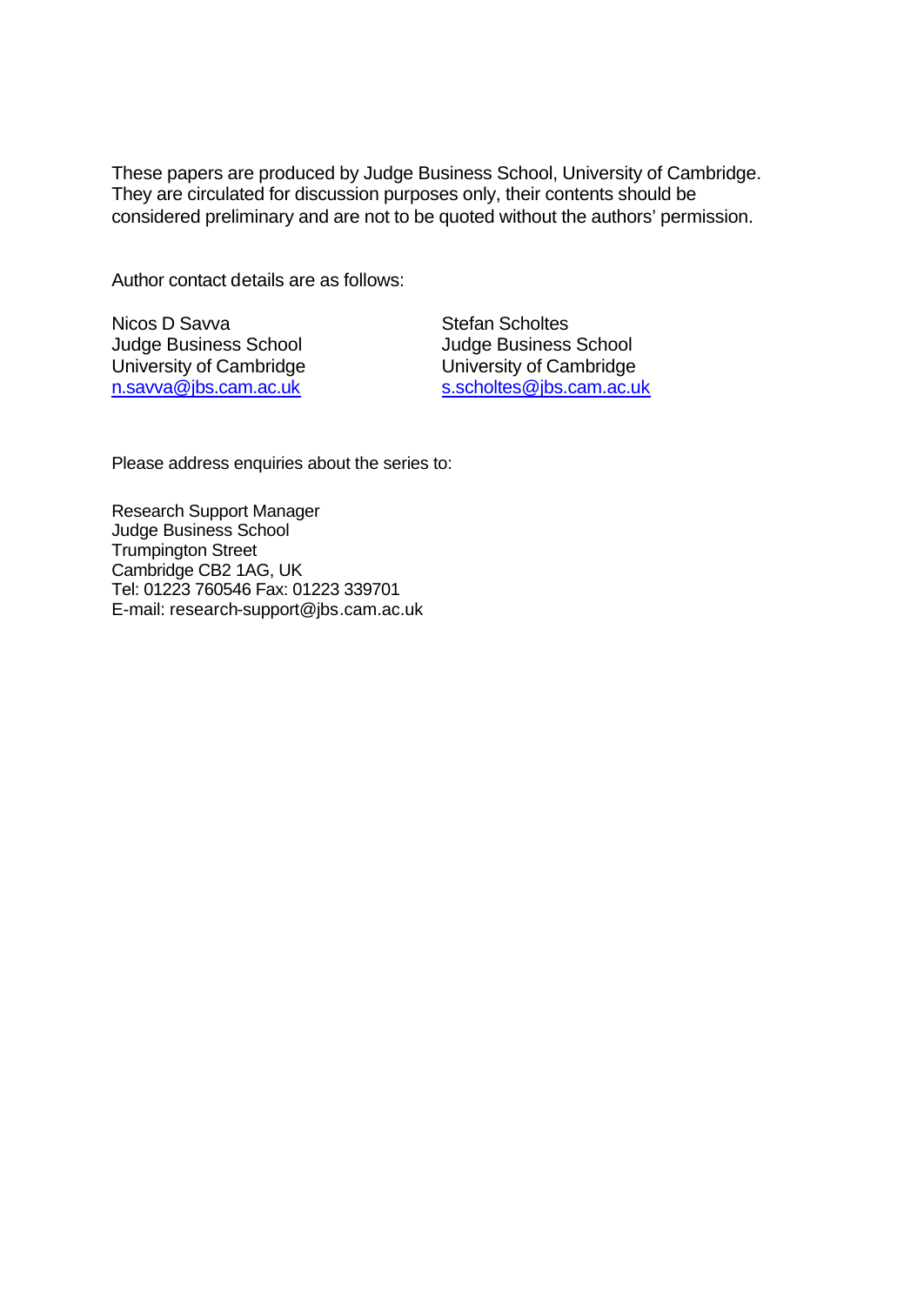# REAL OPTIONS IN PARTNERSHIPS

#### NICOS D SAVVA & STEFAN SCHOLTES

Abstract. We study partnership contracts under uncertainty but with clauses that admit downstream flexibility. The focus is on effects of flexibility on the synergy set, the core, of the contract. In a partnership context the value of flexibility is captured by the partners who own the right to exercise. On one side, there are cooperative options, which are exercised jointly and in the interest of maximizing the total contract value, on the other side, there are non-cooperative options, which are exercised unilaterally, or by coalitions, in the interest of the option holders' payoffs. We provide a modelling framework that captures the effects of optionality on partnership synergies. We study these effects under a complete markets assumption, based on standard contingent claims analysis, as well as under heterogenous risk-aversion, using a dynamic programming model. The models shows the effect of several strategies on the synergy set and the bargaining position of the partners. It also shows that non-cooperative options, if agreed prior to the negotiation, are powerful bargaining tools but that they can also destroy the partners' incentive to participate in the contract. Finally, the model illustrates how risk sharing provides larger synergies for partners with heterogeneous risk attitudes.

#### 1. INTRODUCTION

Partnerships are a driving force of the modern economy. Joint ventures of car manufacturers, alliances between airlines, co-development contracts between pharmaceutical and biotech companies, production sharing contracts between oil majors and national oil companies, to name but a few industries where partnerships are significant drivers of value.

Partnerships aim to create synergies by combining core competencies of the partners to form a distinctive offering that neither partner could provide alone. Synergies are traditionally thought of in terms of improved efficiency, e.g. through economies of scale or scope. In an uncertain world, however, there are at least two further important sources of synergies: risk sharing and

Date: February 16, 2006.

Authors affiliation: Judge Business School, University of Cambridge

Cambridge, CB2 1AG, UK. email:n.savva@jbs.cam.ac.uk & s.scholtes:@jbs.cam.ac.uk

Discussion paper presented at the 9th Annual Conference on Real Options, Paris, 22-25 June 2005, the Annual INFORMS Conference, San Francisco, 13-16 November 2005 and the Judge Business School doctoral conference, December 2005. Feedback will be incorporated in revised versions, which will be made available at http://www.eng.cam.ac.uk/∼ss248/publications.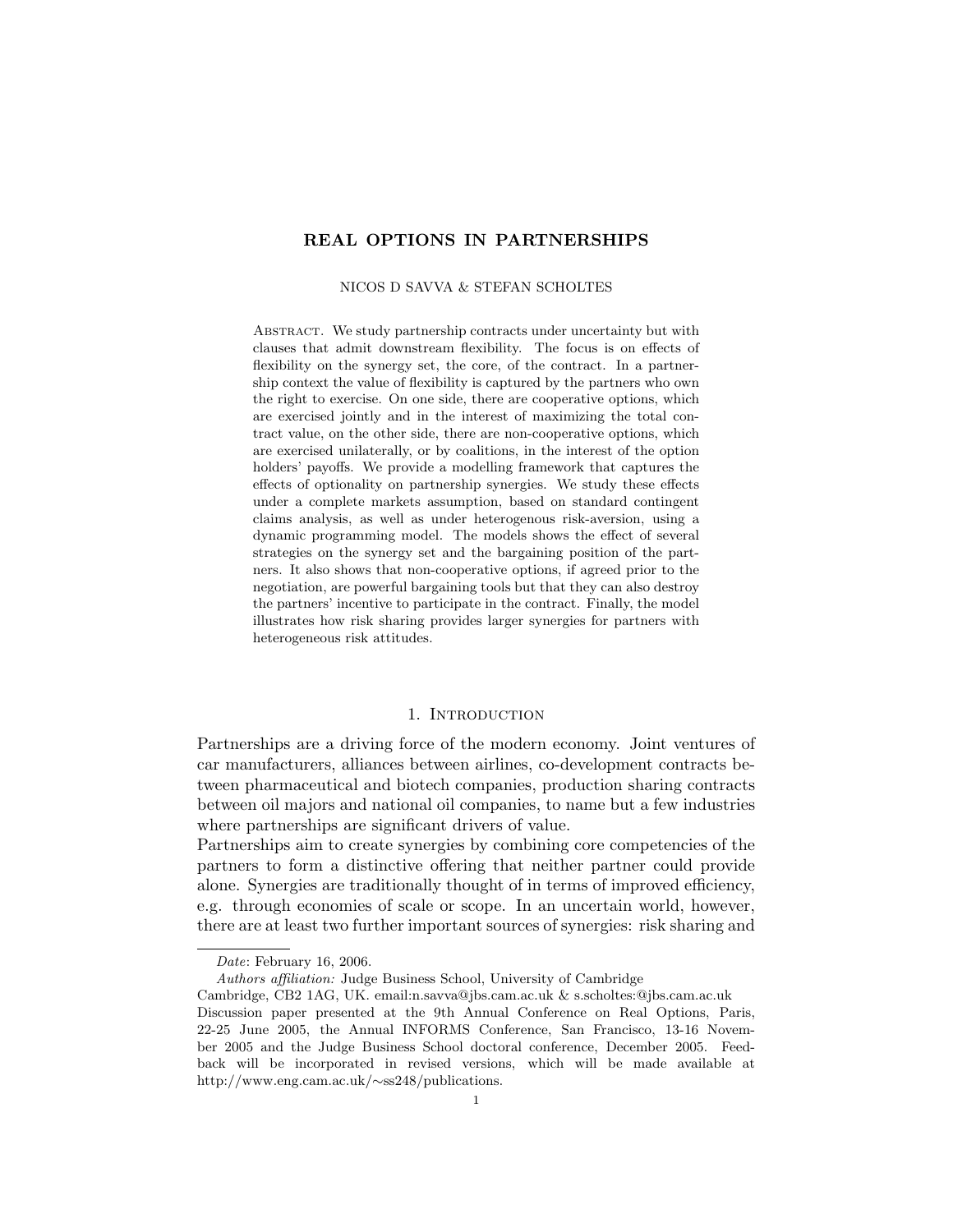flexibility. Risk sharing is particularly interesting if partners have different risk attitudes, e.g. a pharmaceutical major and a small biotech company, enabling win-win situations by trading off risks. Additional flexibility in a partnership can have significant value by allowing partners to cut downside risk or amplify upside potential as the uncertain future unfolds. In this paper, we will explore such stochastic synergies.

The framework for most partnerships is provided by a legal contract. Two key questions in contract negotiations are: How should the contract be structured to generate significant total value at an acceptable level of risk? How should this total value and the associated risks be shared amongst the partners? These challenges are exacerbated when long-term partnerships are negotiated in volatile commercial environments. Mitigating clauses tend to be included in contracts to avoid lock-in and enable the partners to react, either jointly or unilaterally, when uncertainties unfold, without the need to breach the contract. The contract becomes a dynamic frame. What are the implications of contingency clauses for the contract value as a whole? How do contingency clauses change the bargaining position of the partners? These are the core questions that we address in this paper.

In our practical experience, value effects of contingency clauses are often underestimated or even completely discarded. The reply of a senior manager to our question about the rationale for his suggested royalty rate is representative in this regard: "We are contributing 50% of the R&D expenditure. It seems only fair to set the royalties so that we receive 50% of the projected value if the R&D is successful". His argument neglected that the decision to launch the successful product was the partner's and that the manager's company would loose all royalty payment if the partner decided, for whatever reason, not to launch the new product. Flexibility can have significant value for its owner and can take away significant value from the other partners. Only if this value-effect is understood and taken into account in contract design and sharing negotiations can we hope to create robust partnerships that do not go sour when companies exercise flexibilities in ways their partners had not foreseen.

The academic discussion of fair distributions of benefits from cooperation goes back to the seminal work of Nash (1950, 1953) and Shapley (1953), which led to the advent of bargaining theory and cooperative game theory. This literature is largely concerned with the allocation of value, not of risk. The models are mainly deterministic and combinatorial. A first strand of this literature relevant to our work is concerned with cooperative game theory in the presence of stochastic payoffs, see e.g. Granot (1977), Suijs and Borm (1999), Suijs et al. (1999). We build in particular on the work of Suijs and co-workers, using the concept of a deterministic equivalent of a stochastic cooperative game, which turns out to be very useful in our analysis. A second relevant body of work focuses on efficient risk sharing and the formation of syndicates, see e.g. Wilson (1968) and Pratt (2000). We integrate these two strands of literature with elements of the real options literature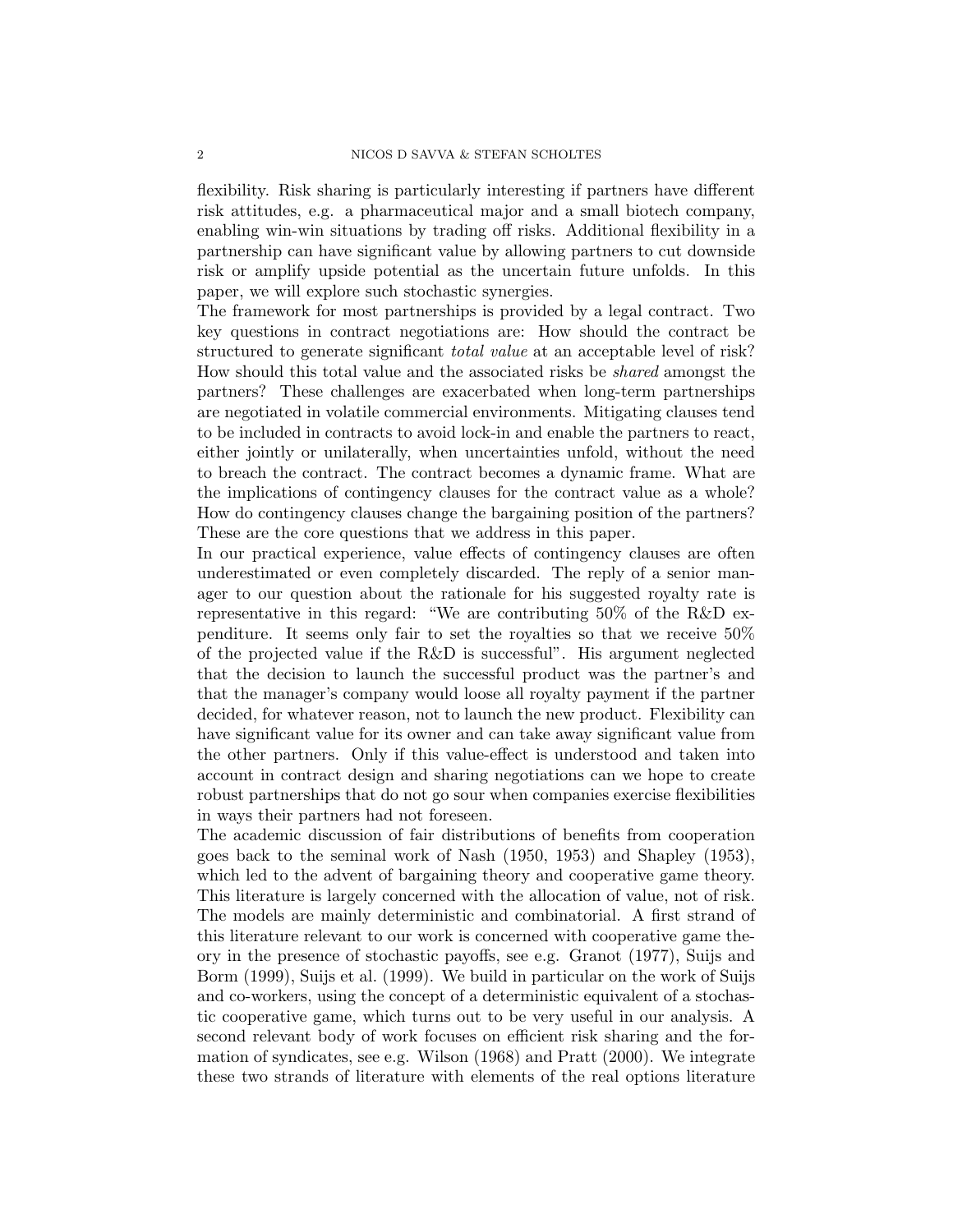to study the effect of optionality in partnership contracts, an issue which, to our best knowledge, has not been thoroughly investigated to date. Two concepts play a crucial role in the study of the value effects of uncertainty: Diversification and optionality. Diversification is essentially a passive risk management tool and presumes no direct influence on the management of individual projects. It is therefore particularly appealing to investors. Optionality on the other hand, emphasizes the importance of pro-active risk and opportunity management and is therefore particularly appealing to managers. A right without obligation to a potential future action creates value in an uncertain environment. The concept of optionality and its valuation in the context of financial derivatives, originated in the seminal work of Merton (1973) and Black and Scholes (1973), has attracted considerable academic attention and made a significant practical impact. Indeed, the concepts and approaches of financial engineering have moved beyond the design and valuation of financial instruments into the realm of capital budgeting and project valuation.

Myers (1984) was amongst the first to advocate that significant optionality, such as growth opportunities, ought to be included in the valuation of a project or company and that appropriate use of the work of Black, Scholes and Merton might make this possible. Myers saw this as an opportunity to bridge the gap between strategy and finance and coined the term real options for this line of thinking. Shortly afterwards, Brennan and Schwartz (1985) illustrated how such real options could be valued with a Black-Scholes approach. These seminal papers, together with the monograph by Dixit and Pindyck (1994) spurred a significant amount of academic work over the past two decades and led to the establishment of real options as a distinct area in finance with increasing uptake in the strategy literature, see e.g. Kogut (1991), Rivoli and Salorio (1996), McGrath (1997, 1999), McGrath and Nerkar (2004), Kulitilaka and Perotti (1998), Bowman and Moskowitz (2001), Folta and Miller (2002), Cassiman and Ueda (forthcoming), Burnetas and Ritchken (2005). The advent of real options analysis in the strategy literature has not been without controversy, though. We refer the interested reader to Adner and Levinthal (2004b,a) and the response to their paper by McGrath et al. (2004).

An emerging body of literature is concerned with the relationship between optionality and competition, for example see Grenadier (2002). Little work has been done to date to understand the effect of real options on the synergies created by a partnership and the consequences for fair splits of risk and return. Our aim in this paper is to fill this gap by presenting a framework that allows the investigation of contract design issues with a real options flavor. To this end, we combine concepts from cooperative game theory and real options theory - a combination that has not received the attention in the academic community that, we believe, it deserves. Our main emphasis is on the impact of options on the core of a cooperative game. The core of a contract conceptualizes a notion of a negotiation synergy set. It contains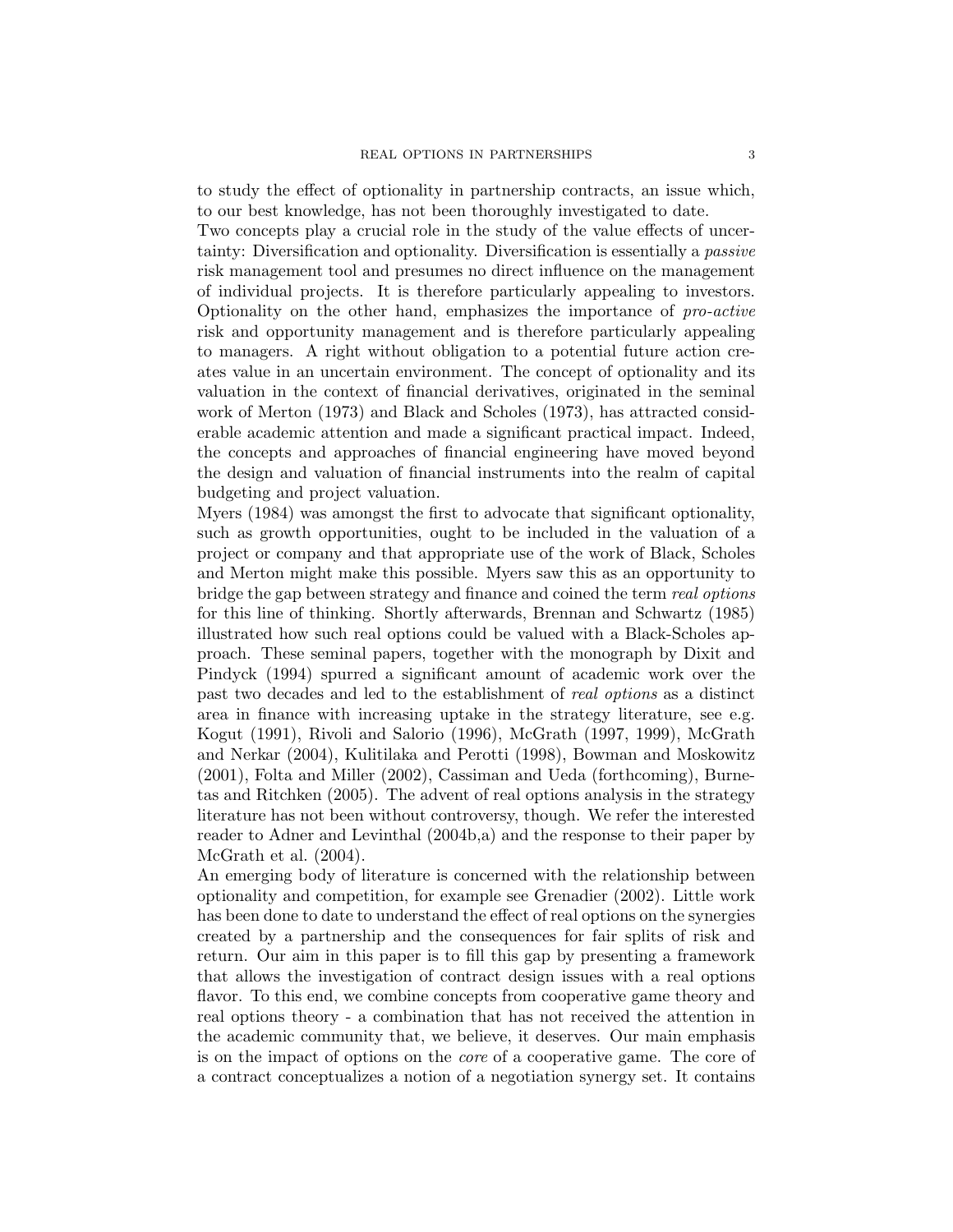those payoff allocations for which no partner, or sub-coalition, can improve upon by going alone.

The paper is structured as follows: We begin by discussing a simple model of a cooperative real options game. In section 4 we determine its core under three sets of assumptions: a) the existence of a complete market, b) risk neutral agents, and c) risk averse agents. In section 4 we develop the model and insights, using a more general multi-agent, continuous time framework. Section 5 concludes with managerial implications. In order to reach a broad readership, we have structured the paper in such a way that the key intuition, illustrated by the simpler model of section 4 can be grasped without a detailed understanding of section 4.

### 2. Options contracts: Cooperative vs. non-cooperative options

An options contract is a contract with significant future flexibility. Options are rights but not obligations to future actions. In a partnership this raises the question, who has the right to the action? There are two types of options in partnerships, depending on who has this exercise right.

A contract clause may specify that an exercise decision on an option is taken jointly. We call such flexibilities cooperative options and assume they will be exercised in the interest of maximizing the total value of the contract. A typical example is a decision to jointly market a product after a successful R&D effort.

Flexibility may also be owned by a single partner or a sub-group of partners, who have the right to exercise it and will, we assume, do so in the interest of their own payoff, rather than the sum of payoffs resulting from the contract. We call such flexibilities *non-cooperative options*. A generic non-cooperative option on a contract is the option to breach the contract if circumstances do not unfold as anticipated, accepting possible litigation costs as the price of exercise.

The notion of a cooperative option emphasizes the collaborative nature of partnerships, whilst non-cooperative options acknowledge the transient nature of contracts and regard them as part of competitive strategies of firms who will ultimately act in their own interest. Non-cooperative options can be tacit, such as the option to breach the contract, or explicitly acknowledged in a partnership contract. For example, a clause in a co-development contract between a biotech and a pharmaceutical company may allow the biotech company to opt out of further co-development and receive agreed milestone and royalty payments instead. Formally, a non-cooperative option in a partnership can be thought of as a cooperative game followed by a non-cooperative game. The cooperative game, i.e., the contract negotiation, sets a framework for later non-cooperative behavior, which has to be taken into account in the negotiation.

Our main focus in this paper is the effect of flexibility, cooperative or noncooperative, on the synergies created by the partnership. To this end we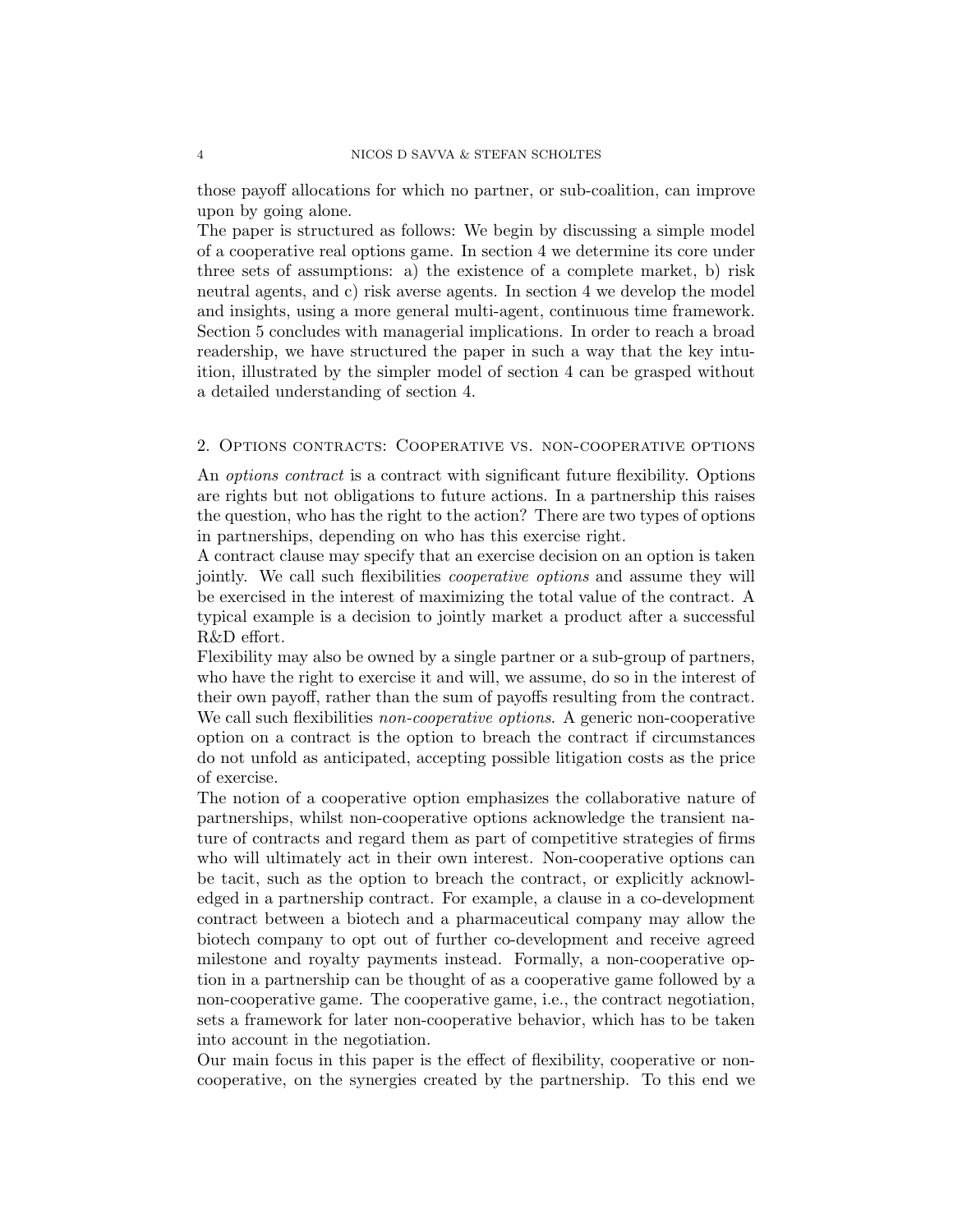employ the notion of the core of a cooperative game, which is the set of all allocations of payoffs to the partners that will make all partners better off than without the contract. Following Sharpe (1995), we illustrate option effects in the context of a very simple one time period model with simple flip-of-the-coin uncertainty. The model extends to more complex latticebased and continuous-time models. A continuous time version is developed in Section 4.

#### 3. The core of an options contract: An illustrative model

Assume a biotech company has a drug under development, which has successfully passed all clinical trials and is now awaiting final approval by the regulator. The company estimates the present value of cash flows from the drug to be  $C_B$  for a launch investment of  $I_B < C_B$ . The biotech company has limited production capabilities and its sales and distribution network is rather inefficient compared to pharma majors. The company is therefore negotiating a co-marketing contract with a large pharmaceutical company. The cash flow projection for the co-marketed product is  $C_{B+P}$  and the launch investment will be  $I_{B+P}$ . How should the value  $(C_{B+P} - I_{B+P})$  of the contract be shared in a fair way?

3.1. The core of the deterministic game. The core of this cooperative game is the set of payoff allocations that make both partners better off than going alone. Denoting by  $\phi_B$  and  $\phi_P$  the share of the contract value  $C_{B+P}-I_{B+P}$  for the biotech and pharmaceutical company, respectively, and neglecting costs of capital considerations for simplicity, the core is defined by

$$
\begin{array}{rcl}\n\phi_B & \geq & C_B - I_B \\
\phi_P & \geq & 0 \\
\phi_B + \phi_P & = & C_{B+P} - I_{B+P}.\n\end{array}
$$

In other words, the biotech's payoff share  $\phi_B$  is in the core if

$$
C_B - I_B \le \phi_B \le C_{B+P} - I_{B+P},
$$

with the residual payoff  $\phi_P = C_{B+P} - I_{B+P} - \phi_B$  being allocated to the pharmaceutical company.

3.2. Uncertain payoffs. To introduce uncertainty we assume that a competitor is developing a drug that will treat the same indication. If the competitor is successful in developing this drug, the revenue potential of the biotech's drug will be reduced. We assume that  $p$  is the probability of failure of the competing drug. In the upside scenario of a failure of the competitor's drug, the cash flow projection if the biotech company goes alone is assumed to be  $u_B C_B$ , with  $u_B > 1$ ; in the downside scenario of competitor success, this cash flow is projected to be  $d_B C_B$ , with  $d_B < 1$ . In the partnership the present values of the cash flows are projected as  $u_{B+P} C_{B+P}$  in the upside and  $d_{B+P}C_{B+P}$  in the downside scenario.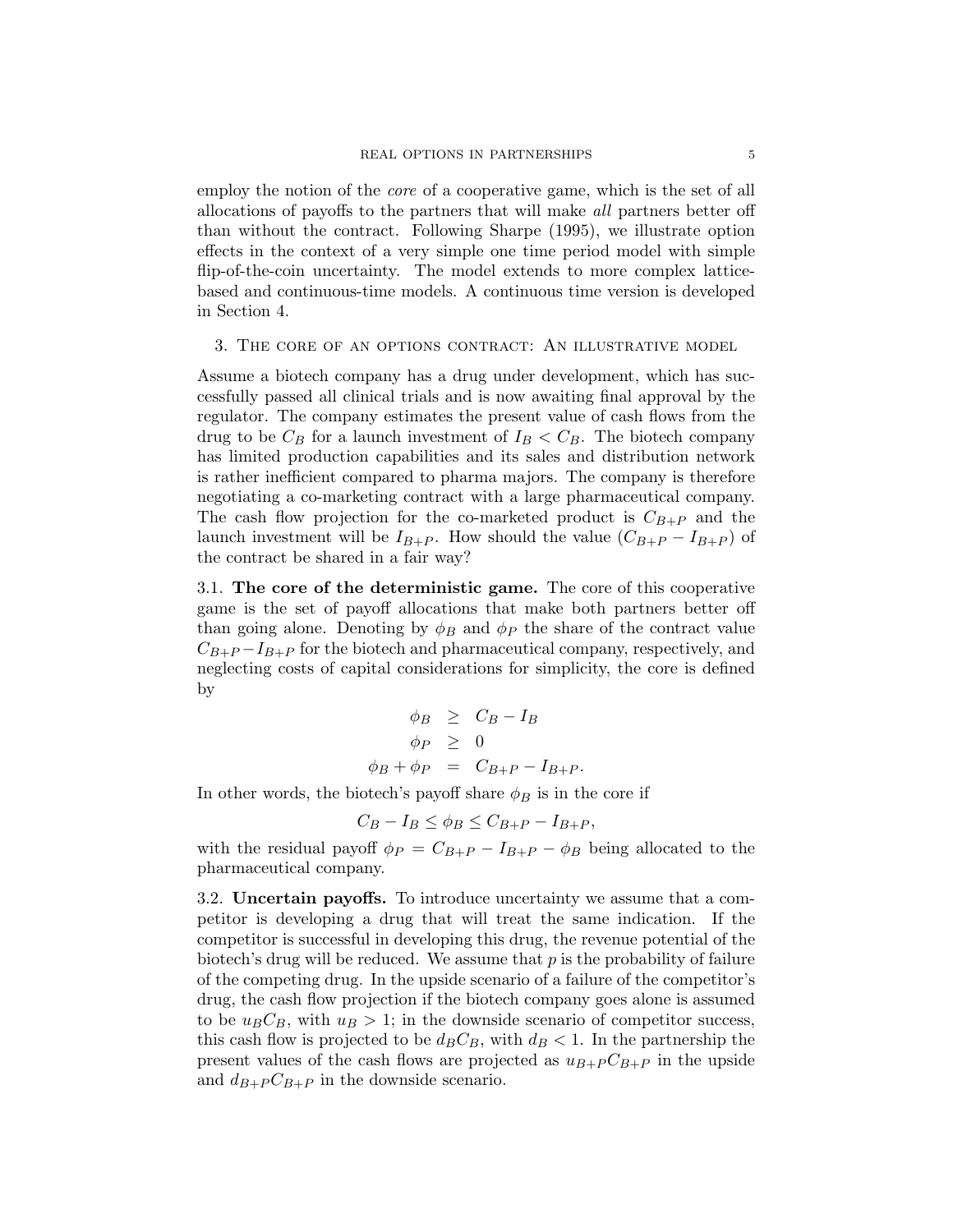In section 3.3 we will determine the core of this game under the assumption of complete markets. In section 3.4 we replace the assumption of complete markets with risk neutral agents and we see that much of the results for complete markets carry forward. Finally, we investigate the real options cooperative game under the assumption of risk aversion in section 3.5.

3.3. Complete Markets. We will first examine the stochastic cooperative game under a complete markets assumption. Complete markets imply the existence of a portfolio of traded assets that replicates any contract payoffs. Trading in these assets allows the partnership to hedge all risks: partners can individually short sell the replicating portfolio corresponding to their allocation of the contract payoff and thereby offset their payoffs in each state of the market. Hence, the only valuation for the investment opportunity that is consistent with the absence of arbitrage opportunities is the present value of the replicating portfolio. The risk preferences of agents are irrelevant in this situation, for details see Hull (2003).

To illustrate this effect, assume there is an asset which closely tracks the success or failure of the competing R&D project. In the case of success the price of the tracking asset will increase from  $P$  to  $P_u$ , if the competing project fails, it will decrease to  $P_d$ .

If an asset has payoffs  $(X_u, X_d)$  in the two states of the market, then this payoff can be replicated with a portfolio of the tracking asset and the risk free asset, which we assume to have return  $r = 1$  for simplicity. This replication is done by solving  $\psi_B P_d + \theta_B = X_u$ ,  $\psi_B P_u + \theta_B = X_d$ , where  $\psi$  is the number of bought shares in the tracking asset and  $\theta$  is the amount invested in the risk free asset. Simple algebra shows that the value  $x$  of this replicating portfolio has the form

(3.1) 
$$
x = \psi_B P + \theta_B = qx_u + (1 - q)x_d,
$$

where  $q$  is given by

$$
(3.2) \t\t q = \frac{P_u - P}{P_u - P_d}.
$$

Because  $0 \leq q \leq 1$  it is often interpreted as a probability, although its correct economic interpretation is in terms of forward prices, see Sharpe (1995). The reference to q as a probability is convenient because  $(3.1)$  allows the interpretation of the non-arbitrage value as an expectation under this measure. The measure q is typically referred to as the risk-neutral measure or equivalent martingale measure in the finance literature.

3.3.1. The contract without options. Equation (3.1) allows us to calculate the no-arbitrage value

(3.3) 
$$
x_B = qu_B C_B + (1 - q)d_B C_B - I_B
$$

of the contract for the biotech alone and the no-arbitrage value

(3.4) 
$$
x_{B+P} = qu_{B+P}C_{B+P} + (1-q)d_{B+P}C_{B+P} - I_{B+P}
$$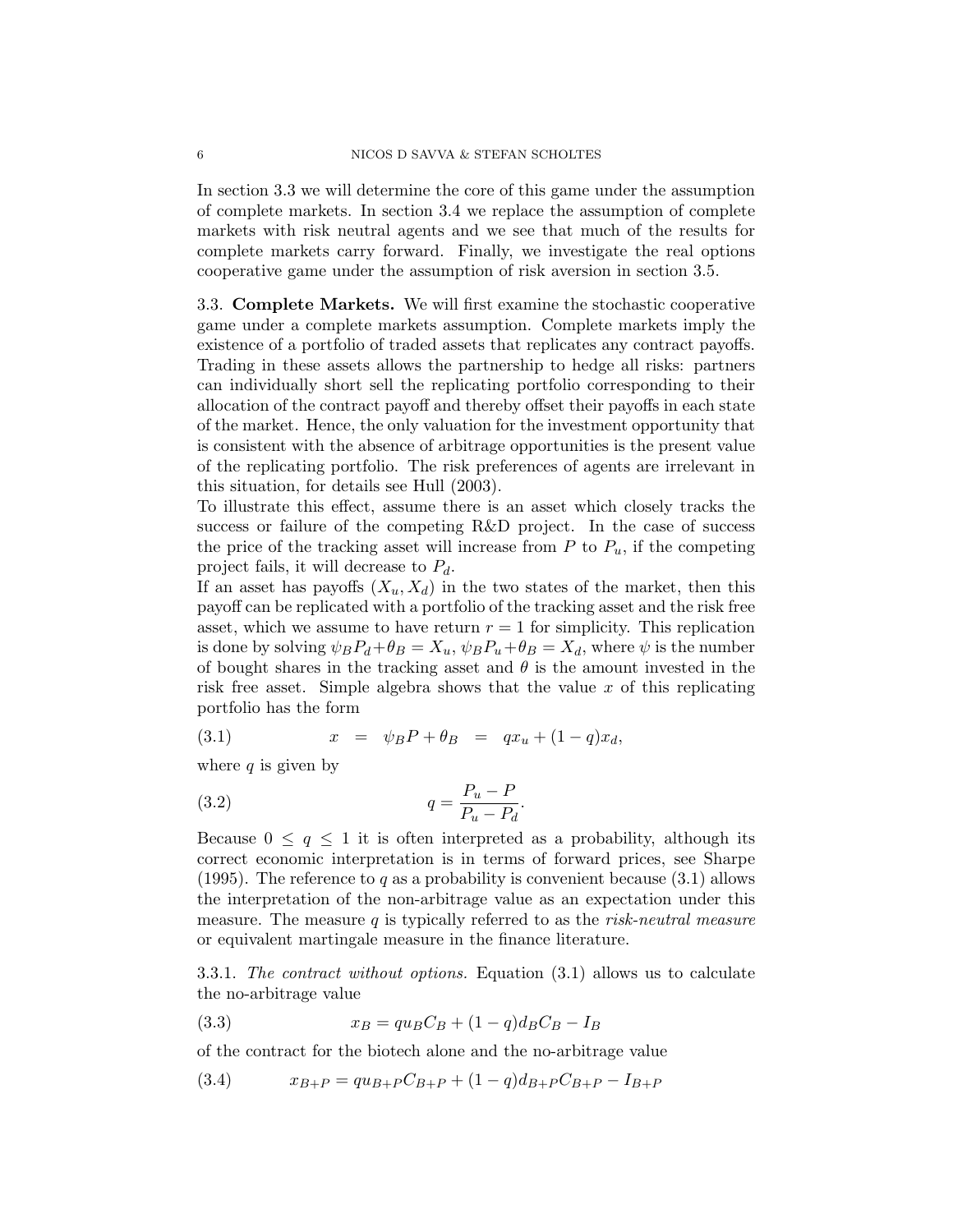for the partnership. Since under the complete markets assumption both agents would agree on these values (or allow for arbitrage opportunities), the game is reduced to a deterministic cooperative game. The value share  $\phi_B$  of the biotech is in the core if

$$
x_B \le \phi_B \le x_{B+P}
$$

with the residual  $\phi_P = x_{B+P} - \phi_B$  going to the pharma company. The core is similar to the cooperative game without uncertainty, with the difference that the deterministic payoffs are now replaced by the no-arbitrage value of the stochastic payoffs. Effectively, trading in complete markets reduces the stochastic game to a deterministic game.

It is important at this point to make a distinction between payoff sharing and *value* sharing. Payoff allocations, which we will denote by  $(\Phi_B(\omega), \Phi_P(\omega))$ , are functions that allocate the ultimate payoffs, here  $u_B C_{B+P} - I_{B+P}$  or  $d_B C_{B+P} - I_{B+P}$  to the biotech and the pharma in each state of the world  $\omega \in \{u, d\}$ . In each such state, the sum of the partners' payoff allocations equals the total payoff for the partnership. The value shares  $(\phi_B, \phi_P)$ , in contrast, are the private values which the partners assign to their payoff allocations. In our complete markets setting the payoff shares are related to the value shares by

(3.5) 
$$
\phi_i = q\Phi_i(u) + (1-q)\Phi_i(d), \ i \in \{B, P\}.
$$

Since each firm can hedge all risks through trading, the agents are indifferent between two payoff sharing rules that have the same risk-neutral value  $\phi_i$ . In the complete markets case, the relationship  $\phi_B + \phi_P = x_{B+P}$  holds.

3.3.2. A cooperative option. We will now introduce a cooperative option. Suppose the companies can wait with the launch investment until they know the result of the trials for the competing drug and therefore the cash flow scenario. For simplicity we assume that there is a deterministic cost involved in waiting. Such costs may involve actual costs, such as labour costs, as well as opportunity costs, such as cost of lost sales or finite patent life etc. The waiting cost is  $k_B$  for the biotech alone and  $k_{B+P}$  for the partnership.

The biotech alone as well as the partnership have two possible project designs to choose from. The first is to pay  $k_B$  or  $k_{B+P}$ , respectively, and postpone the decision to launch until uncertainty is resolved. This will provide the option to abandon the project if the competition is successful. The alternative is not to pay the costs and as a result they will not have the option.

The method developed in the previous section can be used to price the project with the option to wait. If the biotech goes alone the no-arbitrage value  $(3.1)$  is<sup>1</sup>

(3.6) 
$$
x_B^O = q(u_B C_B - I_B)^+ + (1 - q)(d_B C_B - I_B)^+ - k_B,
$$

<sup>&</sup>lt;sup>1</sup>We are using  $z^+$  as a shorthand for max $\{z, 0\}$ .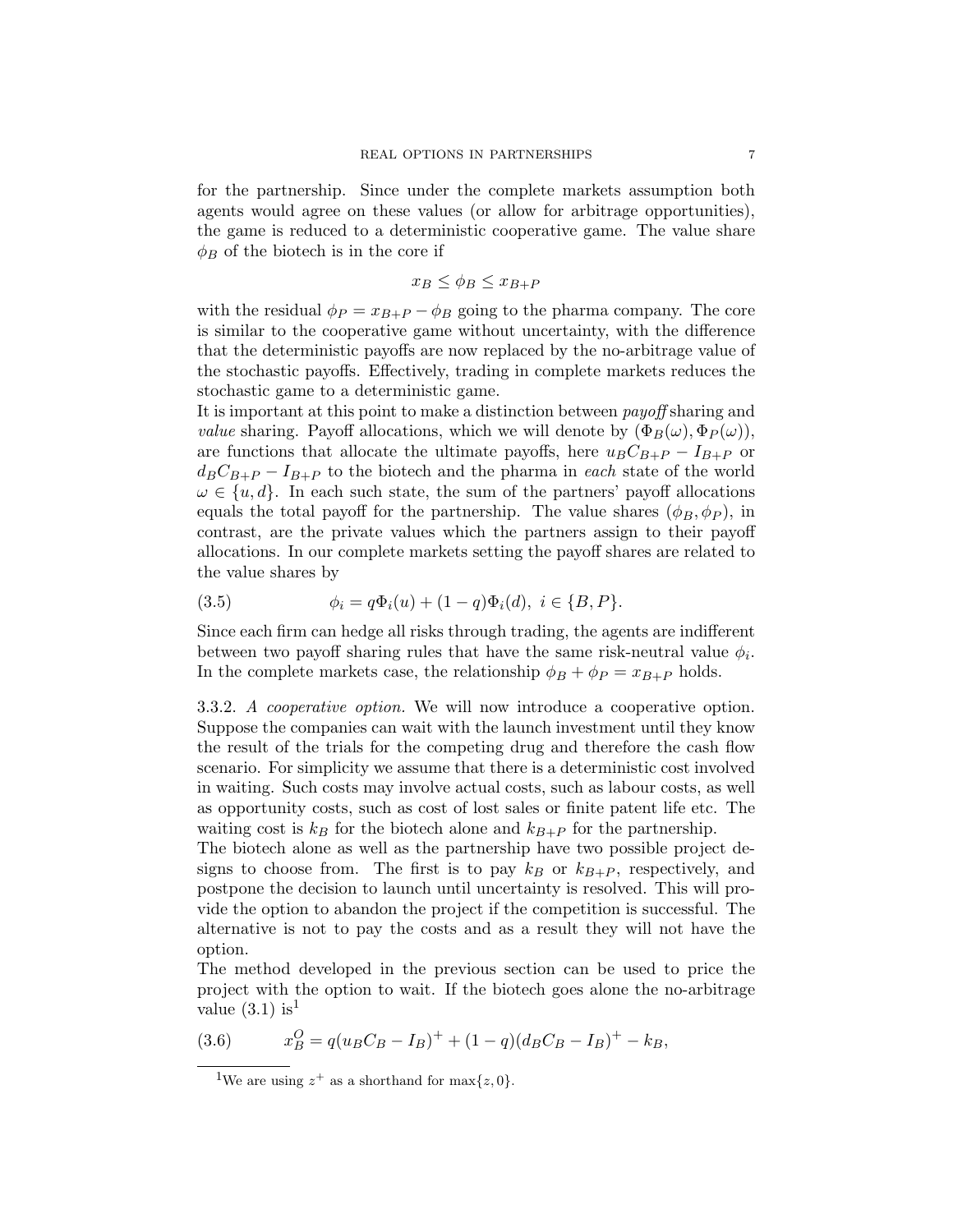while the value for the partnership becomes (3.7)

 $x_{B+P}^O = q(u_{B+P}C_{B+P} - I_{B+P})^+ + (1-q)(d_{B+P}C_{B+P} - I_{B+P})^+ - k_{B+P},$ 

were  $q$  is the risk-neutral probability given by equation  $(3.2)$ . If the biotech alone or the partnership decides not to wait the values is given by (3.3) and (3.4), respectively.

Knowing the values of the design alternatives, the agents choose the optimal design. If  $x_B^O > x_B$  the Biotech would prefer to pay the costs involved with waiting and set up the option. If that is the case, the company would exercise the option in the states of the world where  $i_B C_B - I_B > 0, i \in \{u, d\}.$ Similarly for the partnership. Again, the stochastic game is reduced to a deterministic game as in the previous section, with the additional complication that the agents need to also choose the optimal design and the optimal exercise policies for their options. The agents will choose the design with the highest risk-neutral value. Since this is the only value that is consistent with no-arbitrage assumption, there will be no disagreement over the value of the different designs or the optimal exercise policy. We shall see that this is not the case in the absence of markets and the presence of risk-aversion. The condition for the biotech's value  $\phi_B$  to be in the core is now

$$
x_B^* \le \phi_B \le x_{B+P}^*
$$

where  $x_B^*$  is the value of the optimal design for the biotech subject to optimal options exercise:

$$
(3.8) \t\t x^* = \max\{x_B, x_B^O\}.
$$

 $x_{B+P}^*$  is similarly defined for the partnership.

3.3.3. A non-cooperative option. To illustrate the effect of non-cooperative options, let us assume that, in addition to the setting so far, the contract gives the biotech company unilateral flexibility to opt out of co-marketing of the drug before committing to the launch cost, whilst the pharma company is locked in the contract. Suppose the biotech would receive a fixed amount Z, deducted from the contract value, if it exercised the opt-out option. We treat  $Z$  as an exogenous parameter and we investigate its effect on the synergy set of the contract.

The first question is how, if at all, the existence of this option changes the total value of the contract? Suppose the agents have agreed a payoff sharing rule  $(\Phi_B(\omega), \Phi_P(\omega))$  if the drug is launched jointly. If the upside scenario occurs then the payoff to the biotech will be  $\max{\Phi_B(\omega), Z}$ , taking the option into account, whilst the residual payoff  $u_{B+P}C_{B+P}$  – max $\{\Phi_B(\omega), Z\}$ goes to the pharma company. Whatever the sharing rule, the total payoff in the upside is  $u_{B+P}C_{B+P}$ . Similarly, in the downside the total payoff is  $d_{B+P} C_{B+P}$ , i.e., the total value of the contract is not affected by the existence of the option. Since the preceeding cooperative option is exercised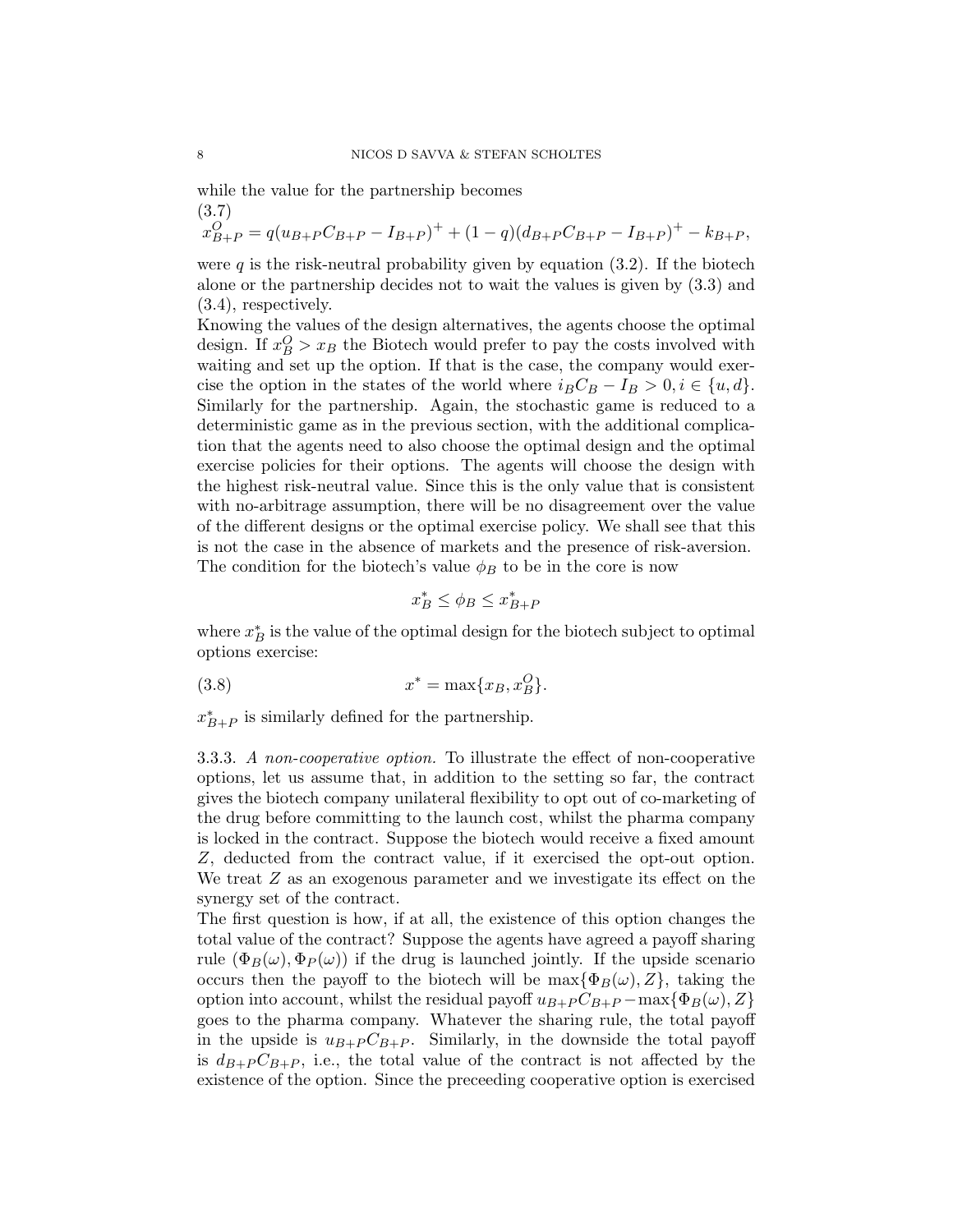in the interest of the total deal value we are back in the former situation of the cooperative option alone.

If the payout  $Z$  is larger than the total contract value without the unilateral option,  $Z > x^*_{B+P}$ , see (3.8) with q replaced by p, then the pharmaceutical company, who will have to pay the amount  $Z$  if the option is exercised, will have no incentive to participate in the deal and the core will be empty. So let us assume that  $Z \leq x^*_{B+P}$ .

A first observation is that the biotech payoff will always be at least Z therefore the value-core will be of the form

$$
\max\{Z, x_B^*\} \le \phi_B \le x_{B+P}^*.
$$

If  $Z \leq x_B^*$ , then the value-core is unchanged by the non-cooperative option. If  $x_B^* < Z \leq x_{B+P}^*$  then the value core is reduced in favor of the option owner, who gains increased bargaining power. If  $Z > x^*_{B+P}$  then the core is empty; the presence of the option makes it impossible for the pharma to agree to the deal.

All the arguments can be made without reference to the payoff allocation  $\Phi$ , although the options exercise will actually depend on the payoff allocation. It can be shown that any value allocation  $\phi$  in the core can be realised with a payoff allocation  $\Phi$  for which the option is never exercised (see Proposition 4.4).

3.4. No traded assets and risk-neutral agents. The complete markets assumption can be replaced without difficulty by a consistency argument and the assumption of risk-neutral agents. This is done by replacing the standard contingent claims analysis by an equally standard stochastic dynamic programming analysis. Much of the analysis of the previous section remains valid under the risk-neutrality and consistency assumptions.

As before, we assume that the competitor will fail to bring the competing drug to market with probability p. However, we will now make explicit use of the failure probability p. An important, albeit often tacit, assumption in this context is that both agents agree on the value of the probability  $p$ . As before, the project value for the biotech and partnership is projected to be  $d_B C_B$  if the competing project succeeds and  $u_B C_B$  if the competing project fails.

We will require that the initial future cash flow projection  $C_B$  is consistent with the scenario assumptions in the sense that

$$
C_B = pu_B C_B + (1 - p)d_B C_B
$$

were we assume zero returns on investment. This consistency assumption plays the role of the existence of a suitable martingale measure in the previous section, which is equivalent to the assumption of a complete arbitragefree market. It links our analysis below to the contingent claims analysis above. The consistency assumption hold if and only if there exists  $s_B$  such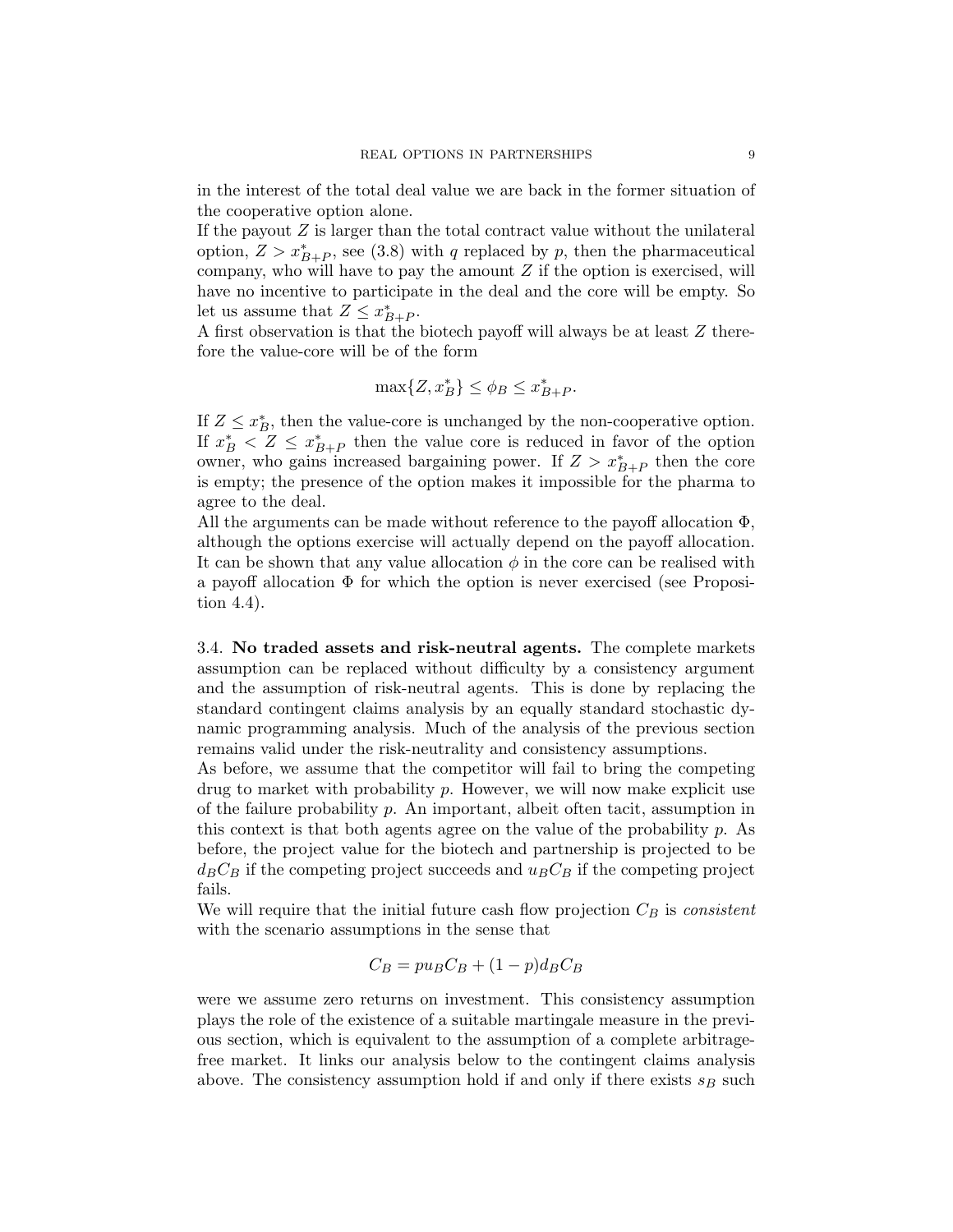that upwards and downwards rates are of the form

(3.9) 
$$
u_B = 1 + s_B \sqrt{\frac{1-p}{p}}, \ d_B = 1 - s_B \sqrt{\frac{p}{1-p}},
$$

where  $s_B$  can be thought of as a measure of volatility<sup>2</sup>.

In the partnership contract the present values of the cash flows are as before projected as  $u_{B+P}C_{B+P}$  in the upside and  $d_{B+P}C_{B+P}$  in the downside scenario. Again, under risk-neutrality, this scenario assumption is consistent with the foregoing valuation of  $C_{B+P}$  if the upwards and downwards multipliers  $u_{B+P}, d_{B+P}$  have the form (3.9) with a possibly different volatility  $s_{B+P}$ .

In contrast to the deterministic and the complete markets case the core is now a set in the two-dimensional  $(\Phi_B(u), \Phi_B(d))$ -space, as depicted in Figure 1. The width  $(C_{B+P} - I_{B+P}) - (C_B - I_B)$  can be regarded as a metric for the size of the synergies involved.

Note that under the risk-neutrality assumption company i's value share is  $\phi_i = p\Phi_i(u) + (1-p)\Phi_i(d)$ , i.e., the partners are indifferent between payoff allocations on a line  $p\Phi_i(u) + (1-p)\Phi_i(d)$  and value them at their expected value  $\phi_i$ . Therefore we can reduce the two dimensional core of the stochastic game again to a one dimensional value core defined by

$$
C_B - I_B \le \phi_B \le C_{B+P} - I_{B+P}.
$$

The computation of the value core for cooperative and non cooperative options is analogues to the complete markets.

Note that the option values  $x_B^*$  and  $x_{B+P}^*$  increase, in this model linearly, with the volatilities  $s_B$  and  $s_{B+P}$ , respectively, while the synergy set increases in size with the difference in volatility  $s_{B+P} - s_B$ , again linearly. The same argument hold in complete markets.

It is interesting to look at the effect of non-cooperative options in the payoff space  $\Phi_B$ ,  $\Phi_P$ . We do this in the next section.

3.4.1. The non-cooperative option. The biotech payoff will be  $\max{\Phi_B(\omega), Z}$ , where  $\omega \in \{u, d\}$  is the observed scenario and  $\Phi_B(\omega)$  is the agreed payoff if the drug is launched and the non-cooperative option option is not exercised. The expected payoff for the biotech is

$$
p\max\{\Phi_B(u), Z\} + (1-p)\max\{\Phi_B(d), Z\},\
$$

<sup>&</sup>lt;sup>2</sup>A geometric Brownian motion with drift  $\nu$  and volatility  $\sigma$  can be approximated by a binomial lattice with upwards probability p, period length  $\Delta t$  and upwards and  $\frac{d}{dx}$  and  $d$  = exp  $\left(\nu\Delta t + \sigma\sqrt{\Delta t}\sqrt{\frac{1-p}{p}}\right)$  and  $d = \exp\left(\nu\Delta t - \sigma\sqrt{\Delta t}\sqrt{\frac{p}{1-p}}\right)$ , respectively. The simplified form  $(3.9)$  is a first order approximation of the latter formulas for small  $s_B = \sigma \sqrt{\Delta t}$  and  $\nu = 0$ .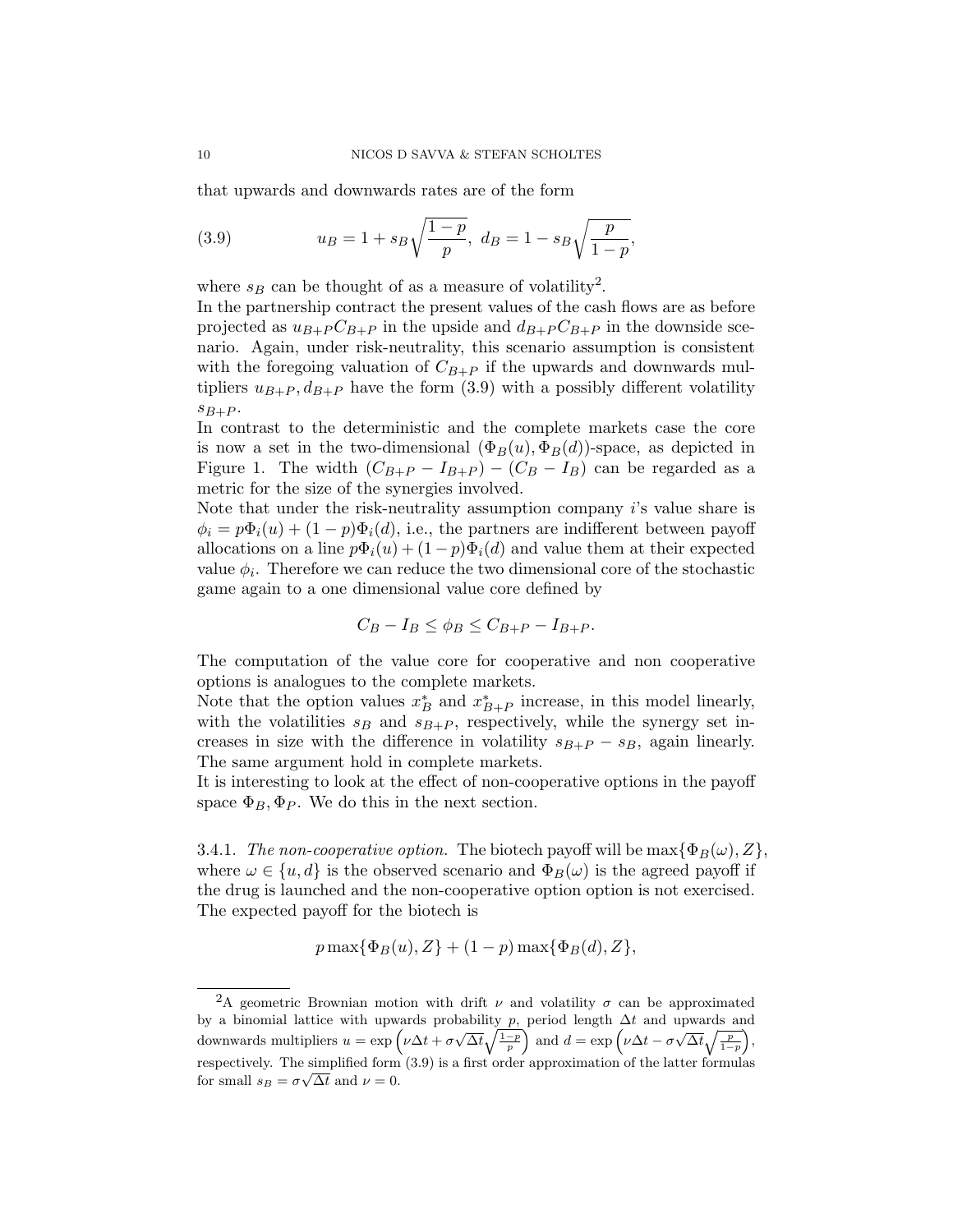

FIGURE 1. The core of the cooperative game with the Biotech having the Opt-out option

the pharmaceutical company receives the residual payoff. The core in the scenario payoff space is given by<sup>3</sup>:

 $x_B^* \le p \max{\Phi_B(u), Z} + (1-p) \max{\Phi_B(d), Z} \le x_{B+P}^*$ .

Figure 1 illustrates the options effect on the core of the game. The core is now the shaded area. Three distinct cases can arise:

- (1) The opt-out payoff lines intercept below (southwest of) the core. This is equivalent to  $Z \leq x_B^*$ . In the case the option does not change the set of admissible sharing arrangements in expected values. However, in contrast to the situation without opt-out option, not all payoffs on iso-expectation lines are admissible.
- (2) The opt-out lines intercept in the core  $(x_B^* \leq Z \leq x_{B+P}^*)$  This is depicted in the figure 1. For this to happen Z has to be above the payoff in the downside but less than the payoff in the upside. The change in the core is in favour of the option owner, i.e., the option improves the option holders bargaining position.
- (3) The opt-out lines intercept above (northeast of) the core ( $Z \geq$  $x^*_{B+P}$ ). In this case the core is empty. This happens only if the opt-out payoff Z exceeds the payoff in the upwards scenario.

 ${}^{3}x_{B}^{*}$ ,  $x_{B+P}^{*}$  are given by equation (3.8) with q replaced by p.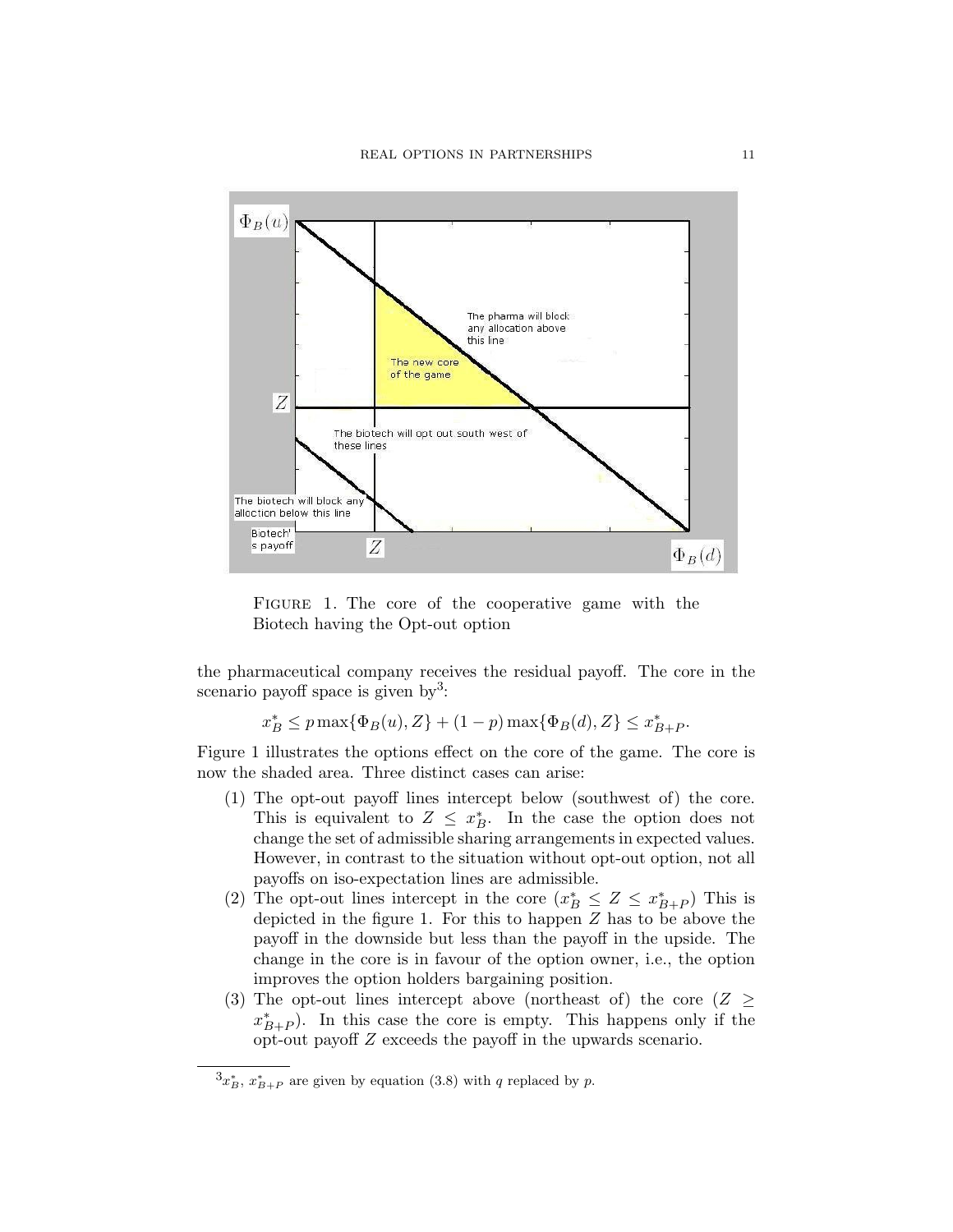The above relationships between Z and the payoff core translate to the relationships developed in section 3.3 for the relationship between Z and the value core in the complete markets case.

3.5. The effect of risk aversion. Having dealt with the situation of hedging in complete markets and of risk-neutral agents in the absence of markets, we will now discuss an arguably more realistic situation where we assume that the agents are risk averse with possibly different levels of risk aversion. This is a sensible assumption for example in partnership negotiations between well-diversified and well endowed pharma majors and relatively small biotech companies with serious cash constraints and few drug candidates close enough to the market to raise additional equity capital. We assume that there are no partial hedging opportunities. The presence of possibly different levels of risk aversion introduces two interesting issues:

- (1) If two players have different levels of risk aversion they should be willing to trade off risk. This brings up the question how can risk be shared in an efficient way?
- (2) If two players have different levels of risk aversion, they may well come to different conclusions about the most desirable contract design. A risk averse partner might be willing to pay the costs associated with waiting in order to have an option that will reduce her risk - a less-risk averse partner might not agree. How can these differing preferences be reconciled?

We address the first issue in section 3.6 where the agents have only one possible project design available. We introduce the problem of design choice in section 3.7 where agents can choose to set up cooperative options or not. In section 3.8 we discuss the effect of non-cooperative options.

3.6. Cooperative games and risk aversion. We will illustrate the risk sharing issues using our simple two agent partnership contract, without any options. This section, which is largely based on Suijs and Borm (1999), sets the scene for the analysis of options effects under risk-aversion.

We assume, as before, that the stochastic payoff  $X$  is modelled as a flip of a possibly biased coin. The two agents have different attitudes towards risk: the biotech is more risk averse than the pharma. We model their payoff preferences via expected utility functions <sup>4</sup>. Since we assume that the agents' perception of risk are fully captured by an expected utility, it is possible to gauge how much a risky gamble would be worth to each player: Given a gamble X, what deterministic payment  $m_i$  would make agent i indifferent to receiving  $m_i$  for sure or taking the gamble? This value is the certainty equivalent of the risky gamble; it satisfies  $u_i(m_i(X)) = \mathbf{E}[u_i(X)],$ i.e., $m_i(X) = u_i^{-1}(\mathbf{E}[u_i(X)])$ . For illustrative purposes we choose exponential utility functions:  $u_B(X) = -e^{-\frac{X}{\beta_B}}, u_P(X) = -e^{-\frac{X}{\beta_P}}, \text{ with } \beta_P > \beta_B.$ 

<sup>&</sup>lt;sup>4</sup>Agent *i* prefers an uncertain payoff X over an uncertain payoff Y if  $\mathbf{E}[u_i(X)] >$  $\mathbf{E}[u_i(Y)]$ , where  $u_i$  is a suitable utility function.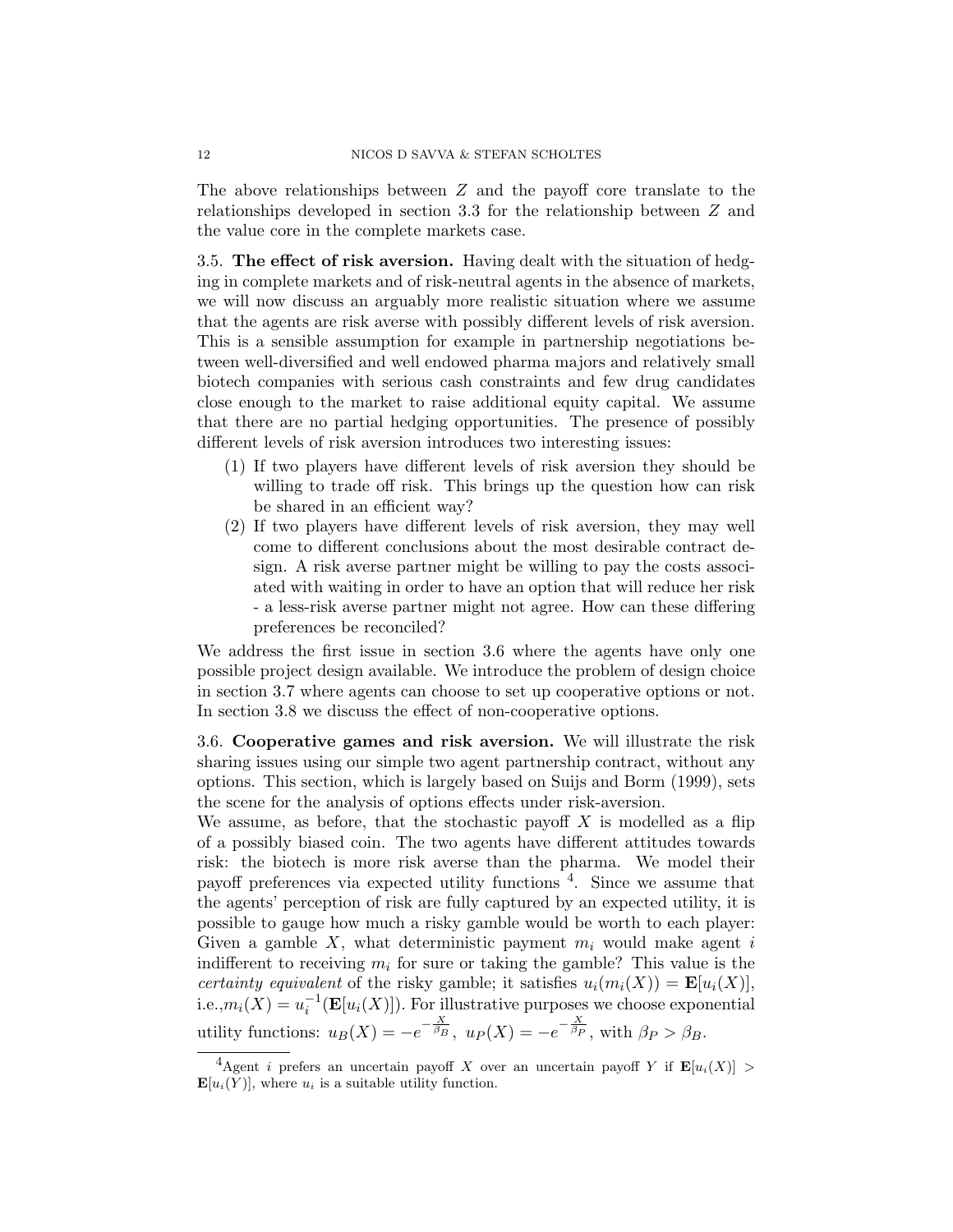

FIGURE 2. Efficient risk sharing

What is the optimal way for the companies to share the risk involved in a joint project? We will focus on linear contracts, i.e., agreements involving a deterministic payment  $D_i$  and a share  $r_i$  of an uncertain payoff X. The total payoff of agent i from the joint project will be

(3.10) 
$$
\Phi_i(\omega) = D_i + r_i X(\omega).
$$

Such simple royalty contracts are commonplace in business, in particular in licensing agreements in the pharmaceutical industry. This type of contract is illustrated in figure 2; we wish to determine an allocation along the diagonal in the space of state-payoffs. The closer the agreement point is to the origin, the more risk is taken up by the biotech and the less risk by the pharma. In the case of were risk-neutral companies, the utility indifference curves are straight lines. If agents are risk averse then the indifference map is no longer linear as can be seen in figure 2.

Both agents prefer to take up as little risk as possible. However, the risk aversion induced by the concave utility function reduces the marginal benefit of a decrease in risk taking. Furthermore, this rate of reduction of marginal benefits will be different for both players, in view of their differing risk aversion levels. The royalty rate  $r$  that maximises the perceived total value<sup>5</sup> of the game is achieved where the marginal value of taking up some infinitesimal fraction of the risky project is the same for both agents. If the marginal benefits were different, we would be able to add to the total value by taking away an infinitesimal amount of risk from the player with the smaller marginal benefit and giving it to the player with the larger marginal benefit. This can be seen in figure 2.

Formally, the agents solve the maximisation problem

<sup>&</sup>lt;sup>5</sup>In the context of a partnership, players cooperate to maximise the total value of the contract. We model this objective by assuming that the players wish to maximise the sum of their certainty equivalents.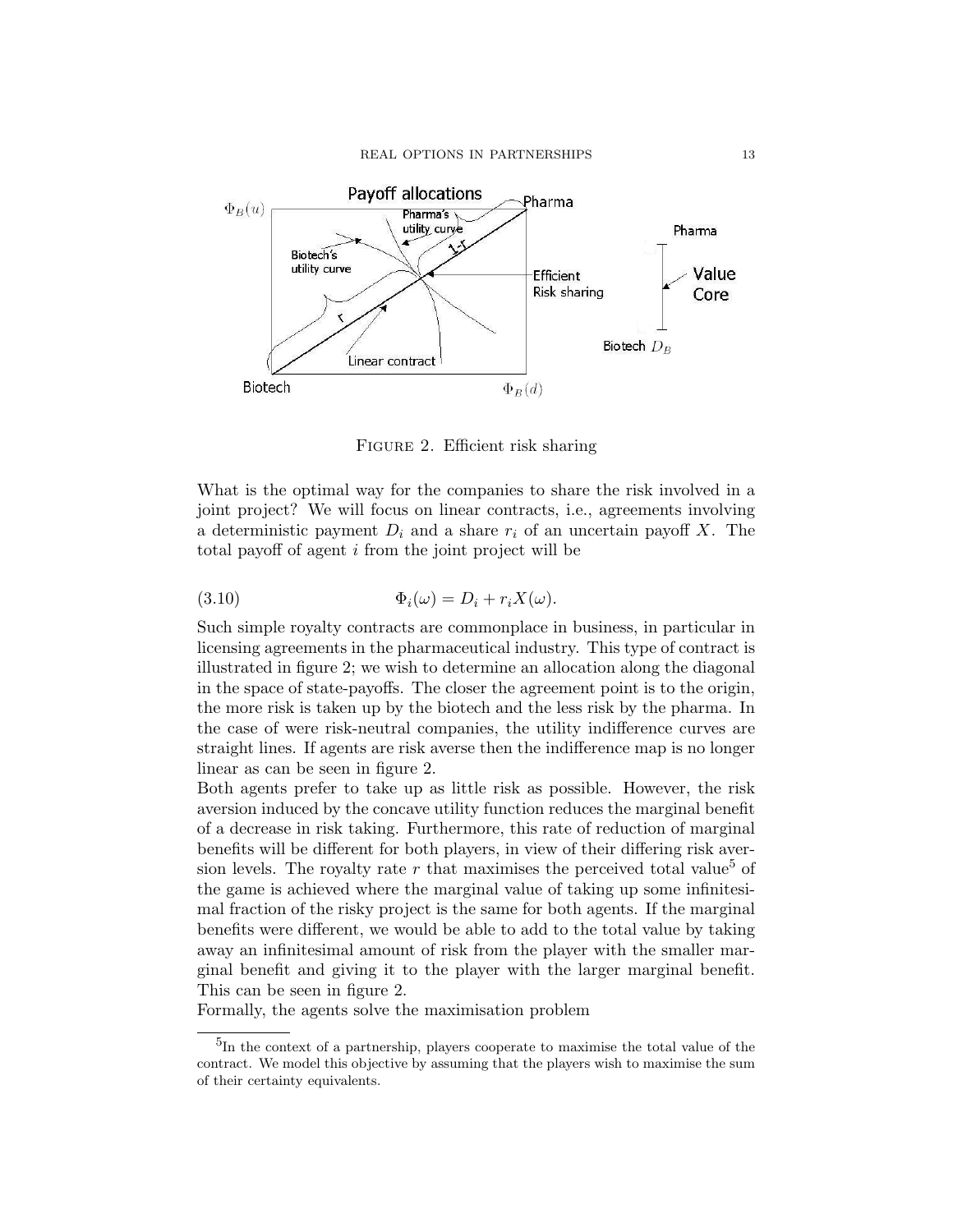(3.11) 
$$
\overline{X}_{B+P} = \max_{\substack{m \to 0 \ \text{ s.t.} \ D_B + D_P = 0}} \frac{m_B(\Phi_B(\omega)) + m_P(\Phi_P(\omega))}{r_B + r_P = 1}
$$

$$
r_B, r_P \ge 0,
$$

where  $(\Phi_B, \Phi_P)$  are given by equation (3.10) with

(3.12) 
$$
X(\omega) = \omega C_{B+P} - I_{B+P}, \ \omega \in \{u, d\}
$$

This is a standard problem in the risk sharing literature Christensen and Feltham (2002), Wilson (1968). Under our assumption of an exponential utility function we have  $m(D+Y) = D + m(Y)$  for any deterministic payoff  $D$  and stochastic payoff Y. The problem therefore reduces to

(3.13) 
$$
\overline{X}_{B+P} = \max_{0 \le r_B \le 1} (m_B(r_B X) + m_P(1 - r_B)X))
$$

with a first order optimality condition

$$
\frac{dm_B(r_B X)}{dr_B} = \frac{dm_P((1 - r_B)X)}{dr_B}.
$$

For the exponential utility function the optimal share of risk for each player is proportional to their risk tolerance

$$
r_i^* = \frac{\beta_i}{\beta_B + \beta_P}.
$$

Although this condition specifies how much risk each player will take, it does not determine the total payoff, as the deterministic amount  $D$  that agents exchange is not constrained and is determined in negotiation. The stochastic cooperative game is again reduced to a deterministic game with a value core in the standard sense.

The core of the game, subject to optimal risk sharing, is now specified by the following conditions

$$
m_B(r_B X(\omega)) + D_B \ge \overline{X}_B
$$
  
\n
$$
m_P(r_P X(\omega)) + D_P \ge 0
$$
  
\n
$$
D_B + D_P = 0
$$
  
\n
$$
r_i = \frac{\beta_i}{\beta_B + \beta_P}, i \in \{B, P\}.
$$

where  $\overline{X}_B = m_B(\omega C_B - I_B)$  with  $\omega \in u, d$ . The first two conditions guarantee that each agent's estimation of the value is at least as good as going alone. The third condition is a conservation law: the total amount that changes hands is zero and the forth condition will ensure efficient risk sharing. The value core is again one-dimensional, involving only the deterministic amounts  $D_i$  that the two companies will exchange:

(3.14) 
$$
\overline{X}_B - m_B(r_B X(\omega)) \le D_B \le m_P(r_P X(\omega)),
$$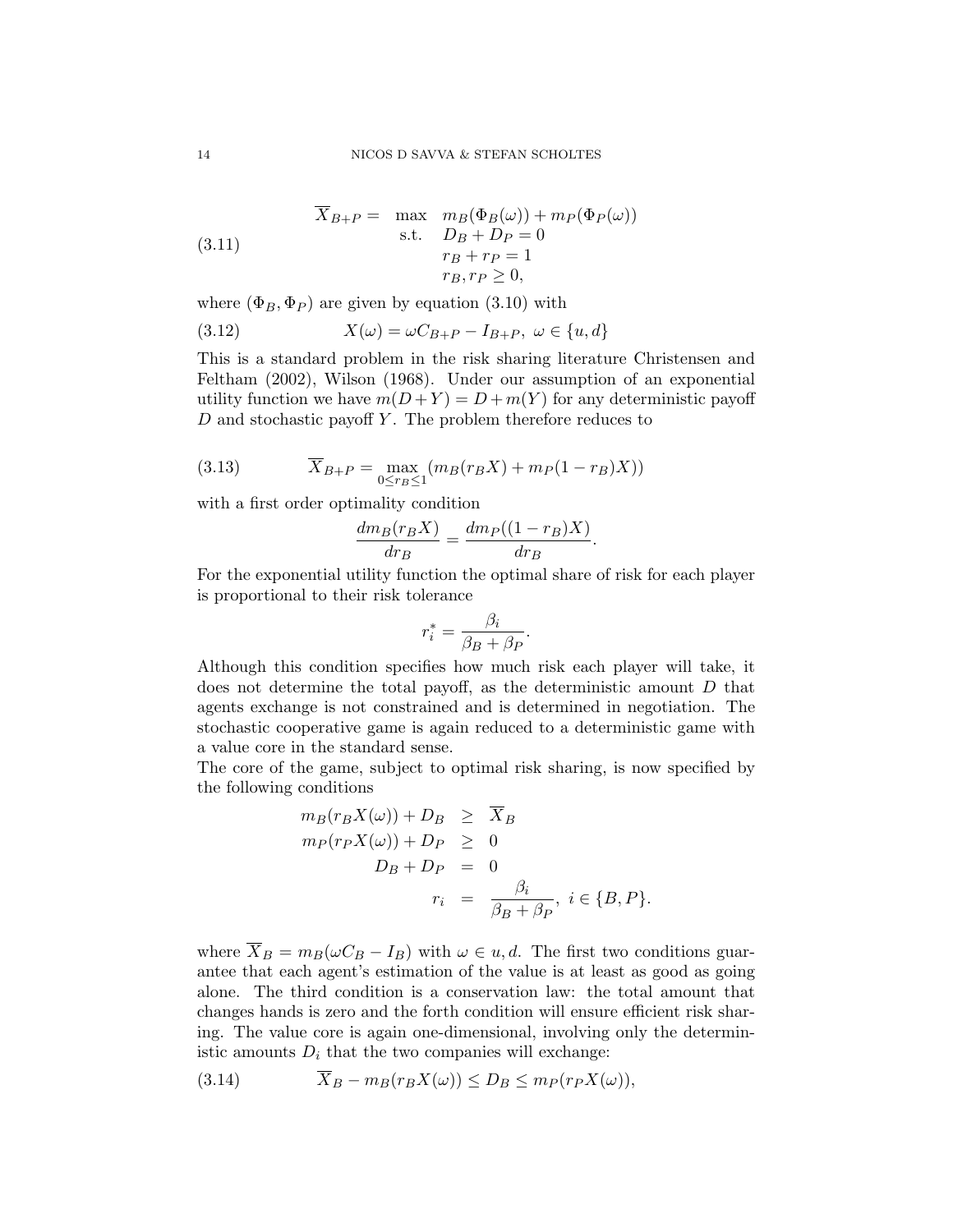#### and  $D_P = -D_B$ .

It is interesting to consider the special case when  $C_B = C_{B+P}$ ,  $I_B = I_{B+P}$ and  $s_B = s_{B+P}$ . In this case there are no synergies in the traditional sense. It is not surprising that when the agents are risk-neutral the only core allocation for the biotech is  $\phi_B = C_B - I_B$ . Nothing is gained by a partnership. However, if agents are risk averse, cooperation is valuable. It can be seen from equation (3.14) that the core has non-empty interior. In other words, there are gains to be made by cooperating, because of risk sharing. The corresponding risk sharing set can be thought of as the pure risk sharing core of the contract:

$$
(3.15) \qquad \overline{X}_B - m_B(r_B[\omega C_B - I_B]) \le D_B \le m_P(r_P[\omega C_B - I_B]).
$$

An interesting observation can be made here. As the risk preferences of the two companies diverge  $(\beta_B \ll \beta_P)$ , it is optimal for the pharma to take a larger amount of risk  $(r_B \rightarrow 0, r_P \rightarrow 1)$ . As can be seen from equation (3.15), the risk sharing core of the deal is enlarged: Risk sharing synergies become more valuable.

To summarize, the presence of risk aversion does still allow for the reduction of the stochastic cooperative game to a deterministic game, just as in the previous section. Suitable linear sharing rules are Pareto-efficient, see Pratt (2000), and allow an optimal risk sharing. Once the agents agree that they wish to share risk optimally, the cooperative game is played on the deterministic amount that the agents will exchange.

3.7. Cooperative options and risk aversion. To illustrate the issue of disagreement on contract design, let us revisit the example of the cooperative option. As before we suppose the agents have to decide whether or not to pay amount  $k_B$ , or  $k_{B+P}$  in partnership, up front in order to postpone the launch decision until uncertainty is resolved.

In this situation the value of the joint project with the option becomes

$$
\overline{X}_i = m_i(\omega C_{B+P} - I_{B+P})^+ - k_{B+P}).
$$

Note that this is agent i's personal valuation of the joint project. For different levels of risk aversion, it is possible that the agents will order the two designs differently and disagree which design to choose in a partnership.

In the presence of complete markets the partnership would choose the design with the highest no-arbitrage value. In the present situation it would seem sensible to assume that the coalition will choose the project design that maximizes the total certainty equivalent for the coalition, provided they share the risks optimally.

If the biotech develops the project alone it has to choose between not investing in the option, which has value  $\overline{X}_B = m_B(\omega C_B - I_B)$ , or investing in the option, which has value  $\overline{X}_{B}^{O} = m_{B}((\omega C_{B} - I_{B})^{+} - k_{B})$ . Similarly the partnership has a choice between  $X_{B+P}$  given in (3.11) and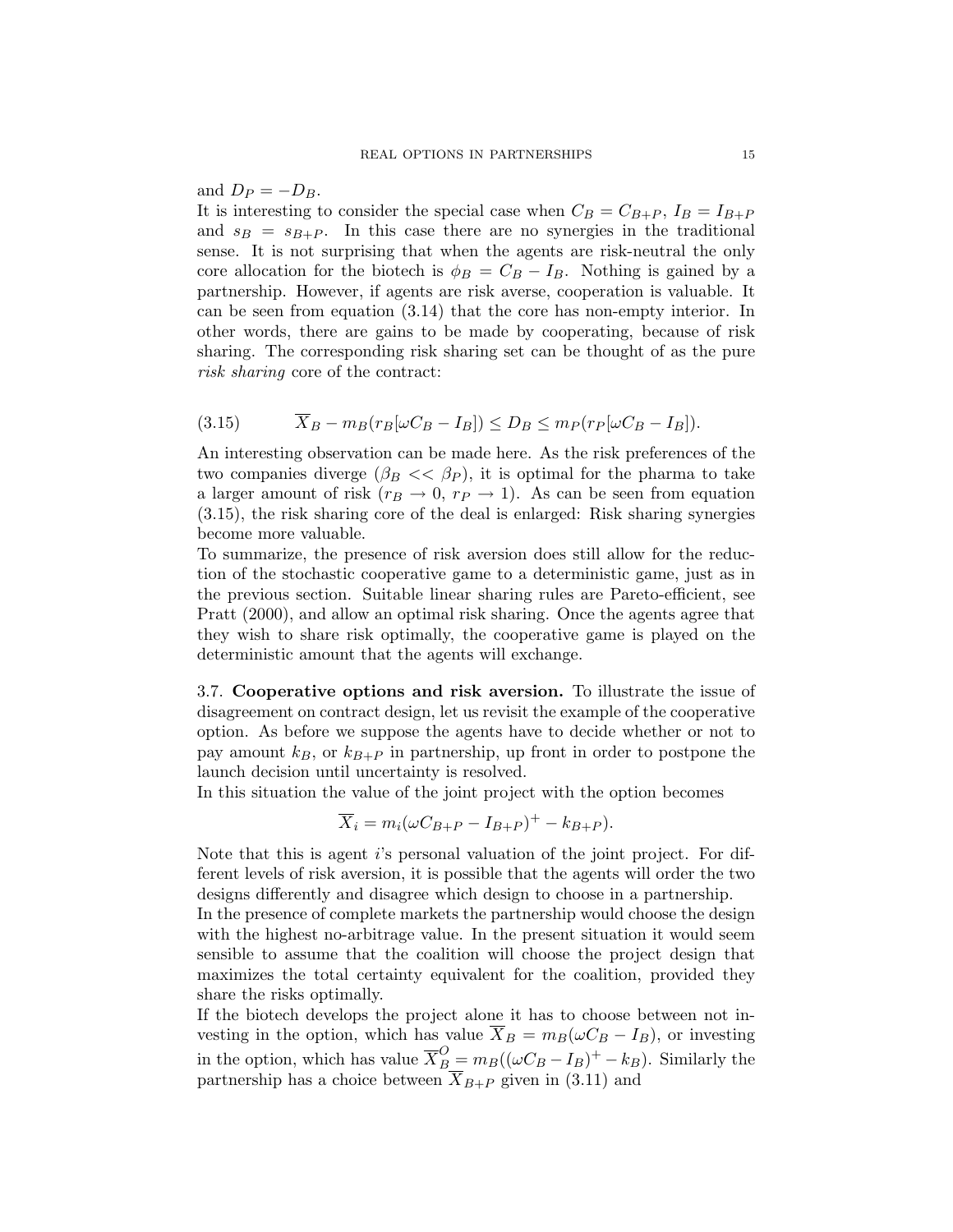$$
\overline{X}_{B+P}^{O} = \max_{\substack{r_B, r_P \\ \text{s.t.}}} m_B(\Phi_B(\omega)) + m_P(\Phi_P(\omega))
$$
  
s.t. 
$$
D_B + D_P = 0
$$

$$
r_B + r_P = 1
$$

$$
r_B, r_P \ge 0,
$$

where  $(\Phi_B, \Phi_P)$  are given by equation (3.10) with  $X(\omega) = (\omega C_{P+B} (I_{B+P})^+ - k_{B+P}$ ,  $\omega \in \{u, d\}$  and the probability of event u is p.

Assuming that it is optimal for the partnership to set up the option, i.e.  $\overline{X}_{B+P}^O > \overline{X}_{B+P}$ , the core of the game becomes a negotiation over the payments  $D_B, D_B$ <sup>6</sup>

$$
m_B(\Phi_B(\omega)) + D_B \ge \max{\{\overline{X}_B, \overline{X}_B^O\}}
$$
  
\n
$$
m_P(\Phi_P(\omega)) + D_P \ge 0
$$
  
\n
$$
D_B + D_P = 0
$$
  
\n
$$
r_i = \frac{\beta_i}{\sum_j \beta_j}.
$$
  
\n
$$
\Phi_i(\omega) = r_i((\omega C_{B+P} - I_{B+P})^+ - k_{B+P})
$$

As before, the core of the cooperative options game can be expressed in terms of the fixed amounts  $D<sub>B</sub>$  that is exchanged:

$$
\max\{\overline{X}_B,\overline{X}_B^O\} - m_B(\Phi_B(\omega)) \qquad \qquad \leq D_B \leq m_P(\Phi_P(\omega)).
$$

Similarly to the risk-neutral case, the asset value of the contract is the core of the contract in the absence of flexibility and the option value is the added value from flexibility. Each of these values has a risk sharing component in the sense that if the partnership has no synergies other than risk sharing, both the asset and the option cores are non-empty.

3.8. Non-cooperative Options. Let us now revisit our example of unilateral flexibility in the context of risk-aversion. To simplify the exposition we assume that there are no cooperative options. As before, we assume that the biotech has the right to opt out of co-marketing. However, here we will consider a more general opt-out agreement where the biotech receives a fixed amount Z (milestone payment) and royalties  $r_R C_{B+P}$  on the revenue  $C_{B+P}$ if the option is exercised. The biotech company can exercise this option after uncertainty is resolved and, assuming a linear risk-sharing agrement as before, would do so if and only if  $r_B(\omega C_{B+P} - I_{B+P}) + D_B \leq Z + r_R \omega C_{B+P}$ 

 ${}^{6}$ For our example of exponential utility functions, the risk sharing rule only depends on the risk tolerance  $\beta_i$  of each player and not on the distribution of the gamble payoffs. Therefore we do not need to solve the optimal risk sharing problem again; it is the same as before with solution  $r_i = \frac{\beta_i}{\sum_j \beta_j}$ . For other forms of HARA utility functions, such as logarithmic or power law utilities, the optimal share of risk for each agent depends on the payoff at each state and therefore would be different in the presence of flexibility.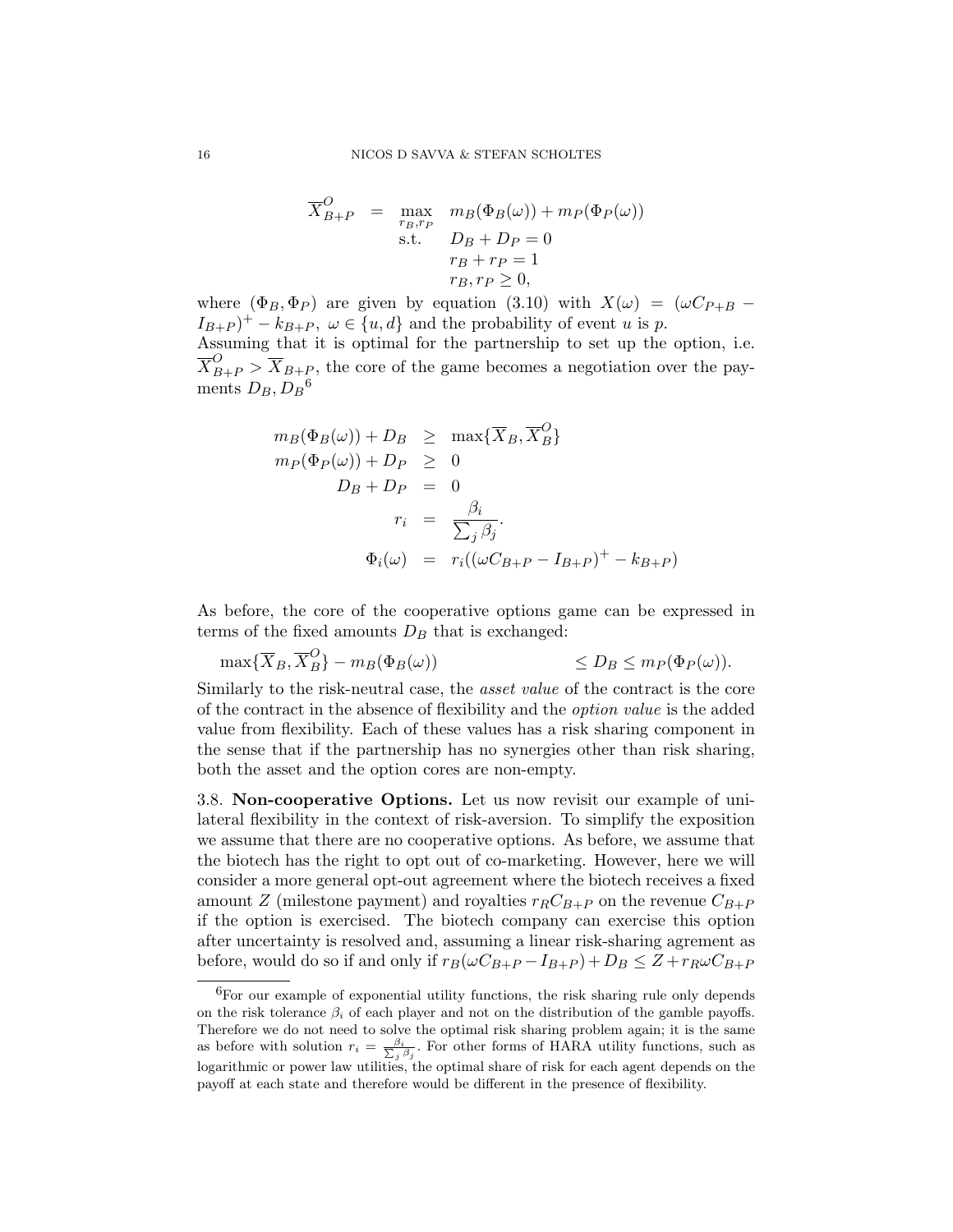where  $r_B$  is the biotech's share of the revenues from co-marketing and  $\omega \in \{u, d\}$  is the state of the world at exercise. The problem of finding an optimal risk sharing arrangement now becomes:

$$
\max_{r_B, r_P, D_B, D_P} \quad m_B(\max\{r_B X(\omega) + D_B, Z + r_R \omega C_{P+B}\})
$$
  
+
$$
m_P(\min\{r_P X(\omega) + D_P, X(\omega) - r_R \omega C_{P+B} - Z\})
$$
  
s.t.  

$$
\begin{aligned}\nr_B + r_P &= 1\\r_B, r_P &\geq 0\\D_B + D_P &= 0.\n\end{aligned}
$$

In this case the computation of the optimal royalty value and he deterministic payoff are not decoupled. The optimization is a non-smooth non-convex problem, due to the max and min terms in the objective function. Furthermore, we are no longer guaranteed to find an optimal linear risk sharing rule.

One way to avoid these complications is to require  $r_R = r_B$ , i.e. the royalty rate is independent of options exercise and set at the optimal level for the game without the unilateral option, as explained in the previous section. In this way, we allow the biotech to opt-out unilaterally but we do not affect the efficient risk allocation. In this case, the non-cooperative option will be exercised only if the amount  $Z$ , the milestone, is higher than the amount  $D<sub>B</sub>$  the biotech receives from the pharma if it does not opt out. The core now satisfies the following conditions

$$
m_B(r_B X(\omega)) + \max(D_B, Z) \ge m_B(\omega C_B - I_B)
$$
  
\n
$$
m_P(r_P X(\omega)) + \min(D_P, -Z) \ge 0
$$
  
\n
$$
D_P + D_B = 0
$$
  
\n
$$
r_i = \frac{\beta_i}{\beta_B + \beta_P}, \ i \in \{B, P\}.
$$

Solving for  $D_B$  gives the reduced representation

 $\max\{Z, m_B(X(\omega)) - m_B(r_B(\omega C_{B+P} - I_{B+P}))\} \le D_B \le m_P(r_P(X(\omega)))$ Similarly to section 3.3.3, we can distinguish three cases depending on the value of Z and the associated exercise decisions.

#### 4. Cooperative real options games in continuous time

In this section, we will show how the model developed in section can be generalized to games with continuous time dynamics and multiple agents. We will focus on cooperative real options games with the following schedule of events:

- (1) At time  $t = 0$  the agents decide which coalition to form and the coalition decides which contract design to choose.
- (2) At time  $t = T$  the coalition observes uncertainty and decides on the exercise of any available cooperative options.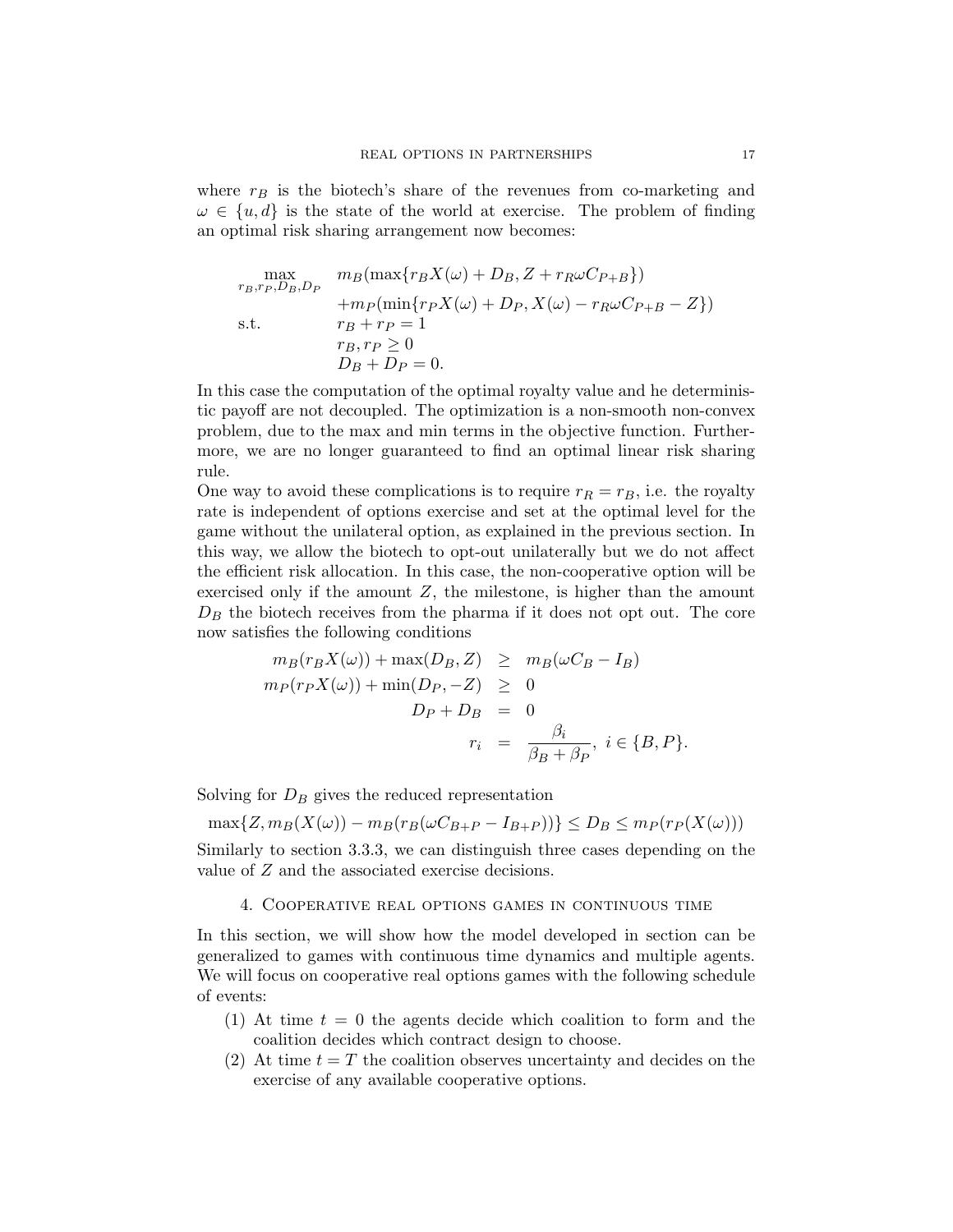(3) Payoff is instantly realized and shared.

Non-cooperative options, if they exist, are exercised immediately after the exercise of the cooperative options. Our goal is to provide guidance on fair and sensible sharing arrangements.

Our setting assumes a European options framework, where optimal timing of options exercise is not an issue. Extending the formulation of a stochastic cooperative game, see Suijs and Borm (1999) , we formally specify a European cooperative options game as a probability space  $(\Omega, \mathcal{F}, \mathcal{P})$  with a filtration  $\{\mathcal{F}_t\}_{t\geq 0}$  and a tuple  $(N, A_S, B_S, X_S)$ , where

- $N$  is a finite set of agents,
- $A<sub>S</sub>$  are the sets of contract design choices available to the coalitions  $S \subseteq N$  at time  $t = 0$ , before uncertainty is resolved,
- $B_S(a,\omega)$  are the sets of actions available to the coalitions  $S \subseteq N$  at time  $t = T$ , provided S has chosen design  $a \in A_S$  at time  $t = 0$ and the event  $\omega \in \Omega$  occurs; these are the options available to the coalition,
- $X_S(a, b, \omega)$  are the payoffs to the coalitions S at time  $t = T$ , provided the coalition has chosen to implement design  $a \in A_S$  and has exercised the option  $b \in B_{S}(a, \omega)$  after the event  $\omega \in \Omega$  occurred.

4.1. Cooperative options in complete markets. We begin with a discussion under a complete markets assumption, which will allow us to use standard arbitrage pricing arguments, see e.g. Hull (2003) for details. We assume that there is a complete arbitrage-free market of traded assets. This is equivalent to the existence and uniqueness of a martingale measure  $\mathcal Q$  for the market such that any claim  $X(T)$  has a no-arbitrage price of

$$
x = \mathbf{E}^{\mathcal{Q}}[e^{-\rho T}X(T)],
$$

where  $\rho$  is the risk-free rate, see Harrison and Pliska (1981). In particular the coalition payoffs  $X_{\mathcal{S}}(a)$ , following optimal options exercise at  $t = T$ , can be priced in this way as

$$
x_S(a) = \mathbf{E}^{\mathcal{Q}} [e^{-\rho T} \max_{b \in B_S(a,\omega)} X_S(a,b,\omega)].
$$

The value  $x<sub>S</sub>(a)$  is called the risk-neutral valuation of the payoff to coalition S. Given design  $a \in A_S$  and state  $\omega \in \Omega$ , a coalition S will choose the action  $b_S^*(a, \omega) \in B_S(a, \omega)$  that maximizes its payoff  $X_S(a, b, \omega)$ . Since all uncertainty has been resolved this is a deterministic optimization decision, resulting in a contingency plan  $b_S^*$  for coalition S.

Under our assumptions, the risk-neutral value  $x<sub>S</sub>$  is the only value that is consistent with the observed asset prices in the sense that it does not allow for arbitrage profits through trading. The coalition can sign the contract  $a$ and at the same time short-sell the associated replicating portfolio. This will result in an immediate payoff of  $x_S(a)$  and no future payoff when uncertainty is resolved because the replicating portfolio, suitably re-balanced during the trading period  $[0, T]$ , will hedge all future payoffs from the contract. The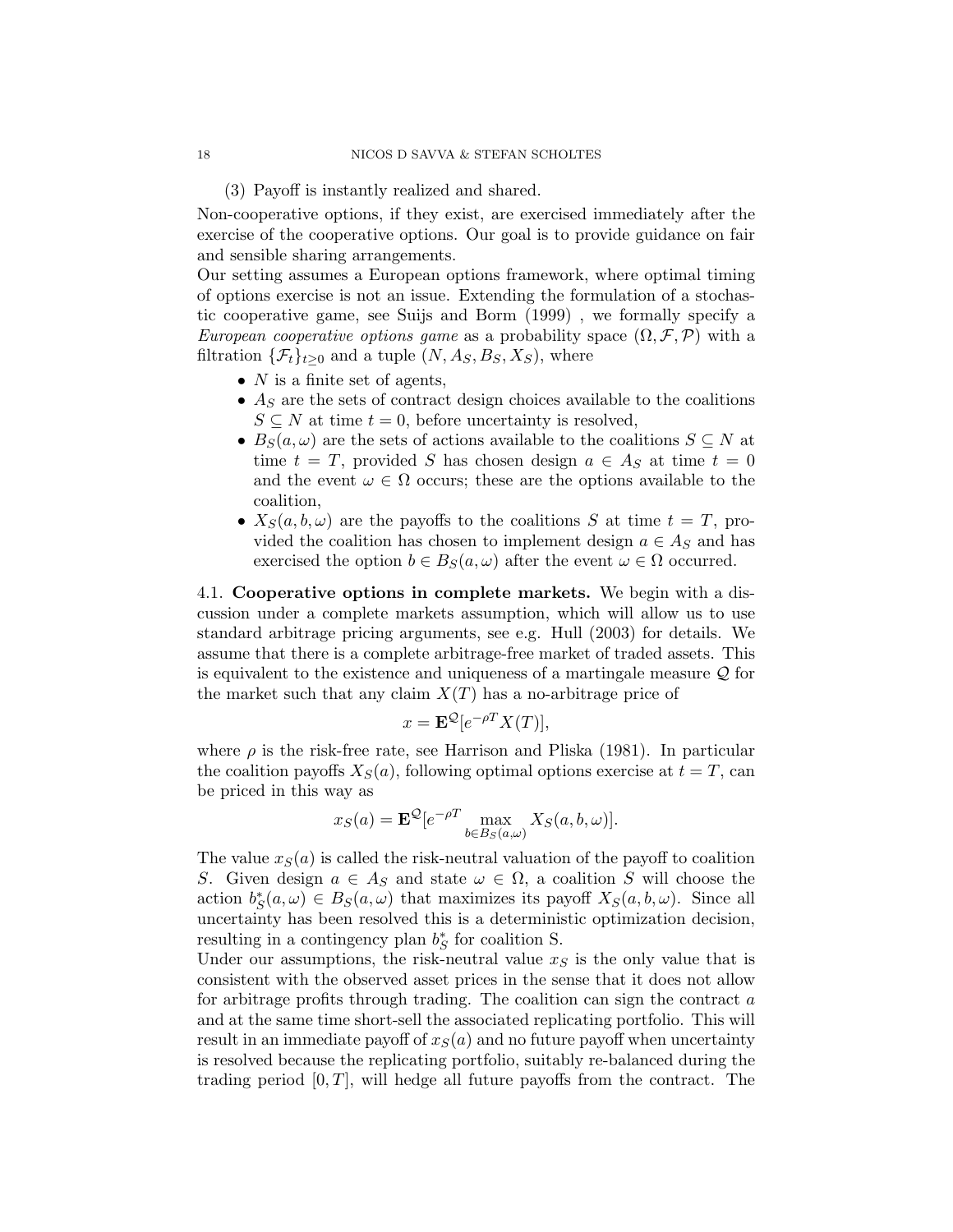coalition then uses the risk-neutral valuation to choose the design  $a_S^* \in A_S$ that maximizes the total risk neutral payoff

$$
x_S = \max_{a \in A_S} x_S(a).
$$

Given the optimal design choices  $a_S^*$  and contingency plans  $b_S^*(a_S^*,.)$ , the real options game reduces to a deterministic cooperative game

$$
\Gamma = (N, \{x_S\}_{S \subseteq N}).
$$

Cooperative game theory is primarily concerned with payoff sharing rules  $\Phi(\omega) = (\Phi_i(\omega), i \in N)$ , where  $\Phi_i(\omega)$  specifies the payoff for agent i if state  $\omega \in \Omega$  has occurred. The sharing rule has to satisfy

$$
\sum_{i \in N} \Phi_i(\omega) = X_N(a^*, b_N^*(\omega), \omega), \forall \omega \in \Omega.
$$

The reduced deterministic game Γ, however, is specified in terms of riskneutral values  $x<sub>S</sub>$ , not in terms of final coalition payoffs. The focus shifts from payoff allocations  $\Phi(\omega)$ , specified for each future state  $\omega \in \Omega$  to value allocations  $\phi = (\phi_i, i \in N)$ , where  $\phi_i$  is agent *i*'s share of the total value  $x_N$ . A payoff sharing rule  $\Phi_i(\omega)$  for agent i is compatible with a value allocation  $\phi_i$  if

$$
\phi_i = \mathbf{E}^{\mathcal{Q}} [e^{-\rho T} \Phi_i(\omega)].
$$

In view of the complete markets assumption, agent  $i$  can always achieve the value  $\phi_i$  associated with a payoff sharing rule  $\Phi_i$  by shorting the replicating portfolio for  $\Phi_i$ , which will result in an immediate payoff  $\phi_i$  and no future payoffs. The discussion of sensible sharing arrangements has moved from the space of functions  $\Phi : \Omega \to R^N$  to the space of vectors  $\phi \in R^N$ .

The complete markets assumption is frequently made in the literature, see e.g. Burnetas and Ritchken (2005), Dixit and Pindyck (1994), although it is rather restrictive. The above analysis remains conceptually correct in a situation without hedging opportunities, provided the agents are risk-neutral and the following conditions apply:

- The martingale measure  $Q$  is replaced by the, possibly subjective, probability measure  $\mathcal P$  of the underlying probability space and agents have homogenous beliefs about this measure<sup>7</sup>.
- The agents agree on a suitable discount rate  $\rho$ .

Notice that in the absence of a complete market, the payoff sharing rule  $\Phi(\omega)$ ,  $\omega \in \Omega$ , needs to be specified in the contract, because agents cannot hedge their risks through shorting a replicating portfolio. However, if all agents are risk neutral then they will be indifferent between payoff allocations that result in the same value  $\phi$ . For example one agent may receive the stochastic payoff  $X_N(a^*,b^*(\omega),\omega)$ , taking all the risk, and pay all other

<sup>&</sup>lt;sup>7</sup>If agents have heterogenous beliefs efficient side betting may be employed, see Feltham and Christensen (2002) page 125-6.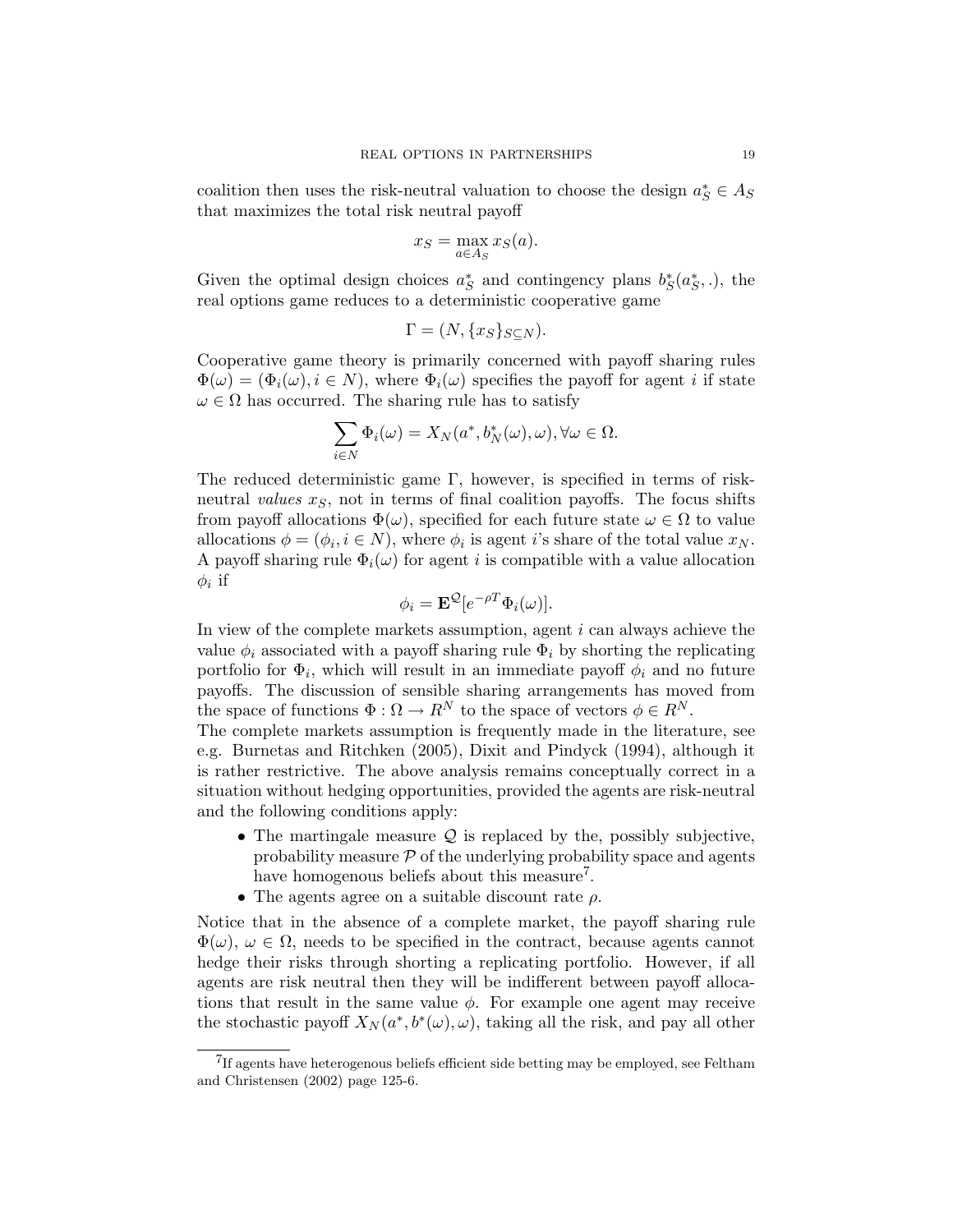agents their deterministic value share  $\phi_i$ . We will deal with the more interesting risk-averse case in the absence of a market later.

Since the cooperative real options game in a complete market reduces to the deterministic cooperative game  $\Gamma$  we can apply the standard solution concepts of cooperative game theory to the value sharing agreements  $\phi$ , see e.g. Young (1994).

The value-core of the game consists of all allocations  $\phi = (\phi_i, i \in N)$ such that no sub-coalition  $S$  can receive more value from going alone, i.e.,

(4.1) 
$$
x_S \le \phi_S = \sum_{i \in S} \phi_i, \ \forall S \subseteq N.
$$

All payoffs are allocated to the agents in the grand coalition  $N$ , i.e.,

$$
(4.2) \t\t x_N = \phi_N.
$$

**The Shapley value**  $\phi_i$  of agent i is calculated as the Shapley value of the deterministic reduction Γ:

$$
\phi_i = \sum_{S \subseteq N} \frac{|S|!(N - |S| - 1)!}{N!}(x_{S \cup i} - x_S)
$$

We close this section with two illustrative examples of what one may call the Black-Scholes-Shapley value, which results if the standard Black-Scholes assumptions apply.

Example 1. Consider a game with three agents.

- (1) The first agent owns a project with stochastic payoffs with present value  $X_0$ . The value follows a geometric Brownian motion with volatility  $\sigma^2$ . The agent will have to sell the project at time T for the then market price  $X_T$ .
- (2) The second agent can offer an expansion option to the project. This call-like option will cost  $k<sub>C</sub>$  to set up, has an exercise cost (strike price) of  $K_C$  and can only be exercised at time T. The Black-Scholes value of this European call option is

$$
C = X_0 \Phi(b_1) - K_C e^{-\rho T} \Phi(b_2),
$$

where  $\Phi(x)$  is the standard normal cumulative distribution function,  $\log(\frac{X_0}{K_C}) + (\rho + \frac{1}{2}\sigma^2)T$ 

$$
d_1 = \frac{\log_{K_C} \frac{1}{r} \left( \frac{1}{2} \right)^{1/(r+1)} \frac{1}{2}}{\sigma \sqrt{T}}, \text{ and } d_2 = d_1 - \sigma T.
$$

(3) The third agent can offer an abandonment option to the first agent. This put-like option will cost  $k_P$  to set up, offers a sure payment  $K_P < K_C$  if exercised, and can again only be exercised at time T. The Black-Scholes value of this put option is

$$
P = K_P e^{-\rho T} \Phi(-d_2) - X_0 \Phi(-d_1).
$$

The design set  $A_{\{1,2,3\}}$  for the grand coalition contains four designs: No option, include the call option, include the put option, or include both options. Set  $A_{\{1\}}$  has only one design: no option, sets  $A_{\{2\}}$ ,  $A_{\{3\}}$ ,  $A_{\{2,3\}}$  are empty and sets  $A_{\{1,2\}}$  and  $A_{\{1,3\}}$  have two obvious elements of no option or including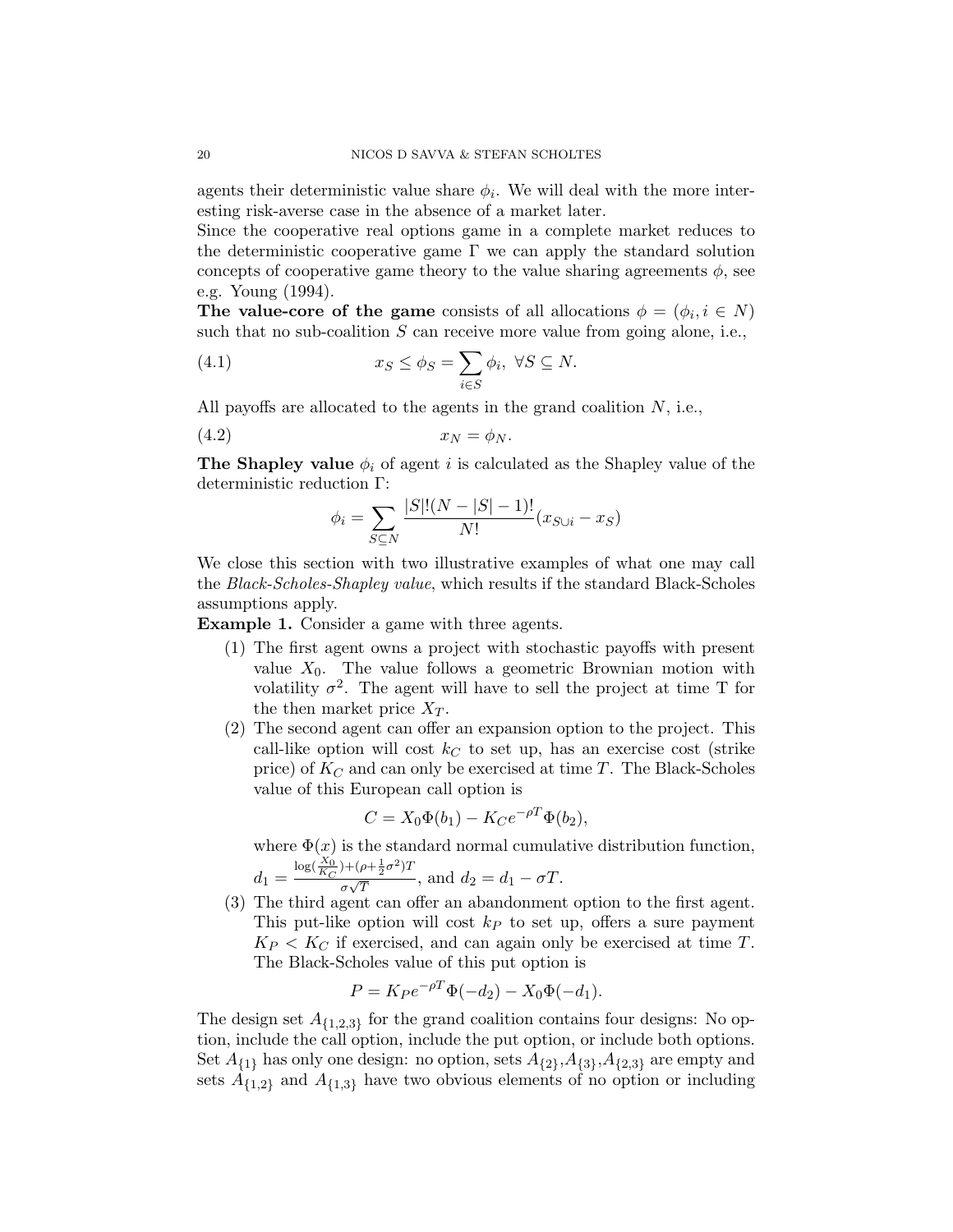the option that the respective partner brings to agent 1. The optimal design for this problem is to include an option if its risk-neutral value exceeds its set up cost, i.e.,  $C \geq k_C$  or  $P \geq k_P$ , respectively.

The optimal exercise strategy for the options is to exercise the call option if the price  $X_T \geq K_C$  and to exercise the put option if  $X_T \leq K_P$ . The Shapley-value allocation is

$$
\phi = (X_0 + \frac{1}{2}(C - k_C)^{+} + \frac{1}{2}(P - k_P)^{+}, \frac{1}{2}(C - k_C)^{+}, \frac{1}{2}(P - k_P)^{+}).
$$

This allocation is very intuitive; the first agent receives the whole value of his project and half the option value added by each of the other two agents. The other two agents receive half the value of the option they bring to the deal. The following example is less intuitive.

## Example 2. Again we consider three agents.

- (1) The first agent owns the same project as in Example 1.
- (2) The second agent can offer both an expansion and an abandonment option to the project at costs  $k_C$  and  $k_P$ , strike prices  $K_C$  and  $K_P$ and values C and P respectively. The Black-Scholes values C and P are given by the respective formulas in the above example.
- (3) The third agent can lower the strike price for the call option to  $K_C'$  <  $K_C$  and can increase the strike price of the put option to  $K_P$  >  $K_P$  (with  $K_C' > K_P'$ ), without any additional costs, therefore increasing the value of the two options to  $C'$  and  $P'$ .

Now the design sets  $A_{\{1,2,3\}}$  and  $A_{\{1,2\}}$  contain four designs: No options, the call alone, the put alone, and both options. Sets  $A_{\{1\}}$  and  $A_{\{1,3\}}$  only contain the no-option design, sets  $A_{\{2\}}$ ,  $A_{\{3\}}$ ,  $A_{\{2,3\}}$  are empty. As before, the optimal design is to include an option if its risk-neutral value exceeds its set up cost, i.e.,  $C \geq k_C$  or  $P \geq k_P$  or  $C' \geq k_C$  or  $P' \geq k_P$ . Assuming it is optimal to include all options, the Shapley-value allocation is

$$
\phi_1 = X_0 + \frac{1}{6}(C+P) + \frac{1}{3}(C'+P') - \frac{1}{2}(k_C + k_P)
$$
  

$$
\phi_2 = \frac{1}{6}(C+P) + \frac{1}{3}(C'+P') - \frac{1}{2}(k_C + k_P)
$$
  

$$
\phi_3 = \frac{1}{3}(C'+P') - \frac{1}{3}(C+P).
$$

There is no straight-forward intuition for this Shapley-value allocation.

4.2. Unilateral options in complete markets. We will now add the possibility that one agent, say agent  $i$ , owns a unilateral option. The timing is now as follows:

- (1) At time  $t = 0$  the agents decide which coalition to form and which contract design to choose.
- (2) At time  $t = T$  the coalition observes uncertainty and decides on the exercise of any available options.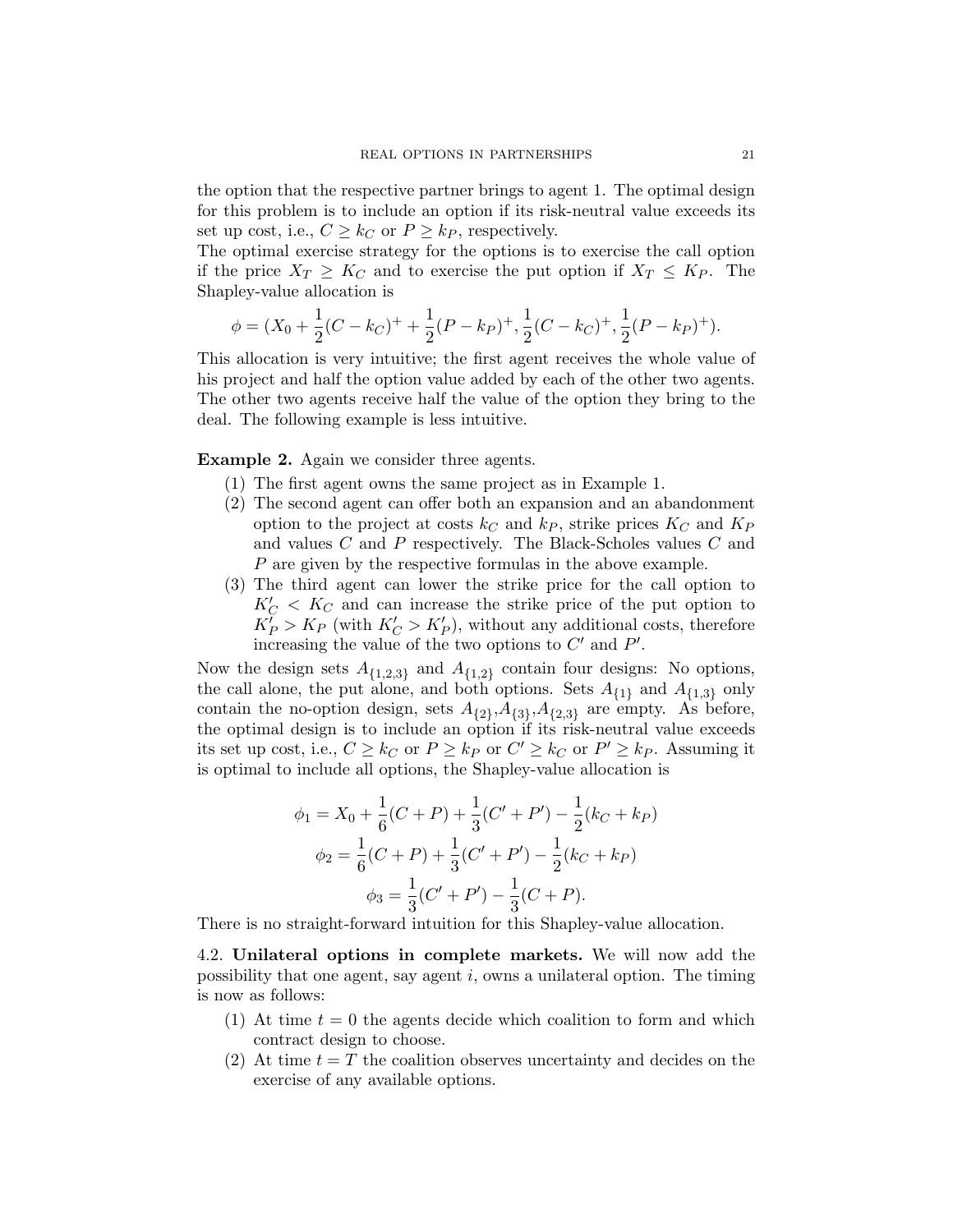- (3) Agent i decides on the exercise of her option unilaterally, immediately after the exercise decision for the cooperative options.
- (4) Payoff is instantly realized and shared.

To simplify notation we will ignore discounting for the remainder of this section.

Suppose agent  $i$  has the option to leave the partnership for an agreed deterministic payoff Z once uncertainty is resolved. Such an option will only be exercised in states  $\omega$  where Z exceeds the payoff  $\Phi_i(\omega)$  the agent would receive in the partnership after the resolution of uncertainty and the exercise of the cooperative options.

We will make a few observations, which we state in the form of propositions.

Proposition 4.1. The unilateral option does not change the total value of the contract for any coalition.

**Proof.** Assume that  $\Phi_i$  is the option owner's agreed share of the payoff before the unilateral option is exercised. The value of the contract to the option owner is then  $\phi_i = \mathbf{E}^{\mathcal{Q}}[\max{\Phi_i(\omega), Z}]$  while the sum of the value to everyone else in a coalition S with agent i is the residual value  $\phi_{S-i} =$  $\mathbf{E}^{\mathcal{Q}}[X_{S}(\omega)-\max\{\Phi_{i}(\omega),Z\}].$  Here we have used the fact that  $\Phi(\omega)$  satisfies  $\sum_{i\in S} \Phi_i(\omega) = X_S(\omega)$ . The total value to the coalition S is therefore

$$
\phi_S = \phi_i + \phi_{S-i} = \mathbf{E}^{\mathcal{Q}}(X_S(\omega)) = x_S,
$$

which is independent of the option.  $Q.E.D.$ 

**Proposition 4.2.** The value share of the option owner satisfies  $\phi_i \geq Z$ , independently of the payoff sharing arrangement.

**Proof.** Let  $\Phi_i(\omega)$  be the payoff sharing rule for the agent who owns the non-cooperative option. Then her value will satisfy

$$
\phi_i = \mathbf{E}^Q[\max{\Phi(\omega), Z}] \ge \mathbf{E}^Q[Z] = Z.
$$

Q.E.D.

Proposition 4.3. The opt-out option changes the value-core to

$$
\max\{x_i, Z\} \leq \phi_i
$$
  

$$
x_S \leq \phi_j = \sum_{j \in S} \phi_j \quad \forall S \subseteq N, S \neq \{i\}
$$
  

$$
x_N = \phi_N,
$$

where *i* is the owner of the non-cooperative option.

Proof. Recall the conditions (4.1) of the value core of the game without the unilateral option. The first inequality in the proposition follows immediately from Proposition 4.2 and the inequality (4.1) for  $S = \{i\}$ . The constraint in (4.1) for coalitions  $S : i \notin S, S \subseteq N$  are not affected by the presence of the non-cooperative option since the owner of the option is not a member of these coalitions. Due to Proposition 4.1, the core conditions (4.1) for coalitions  $S : i \in S, S \neq \{i\}, S \subseteq N$  are also not affected. Q.E.D.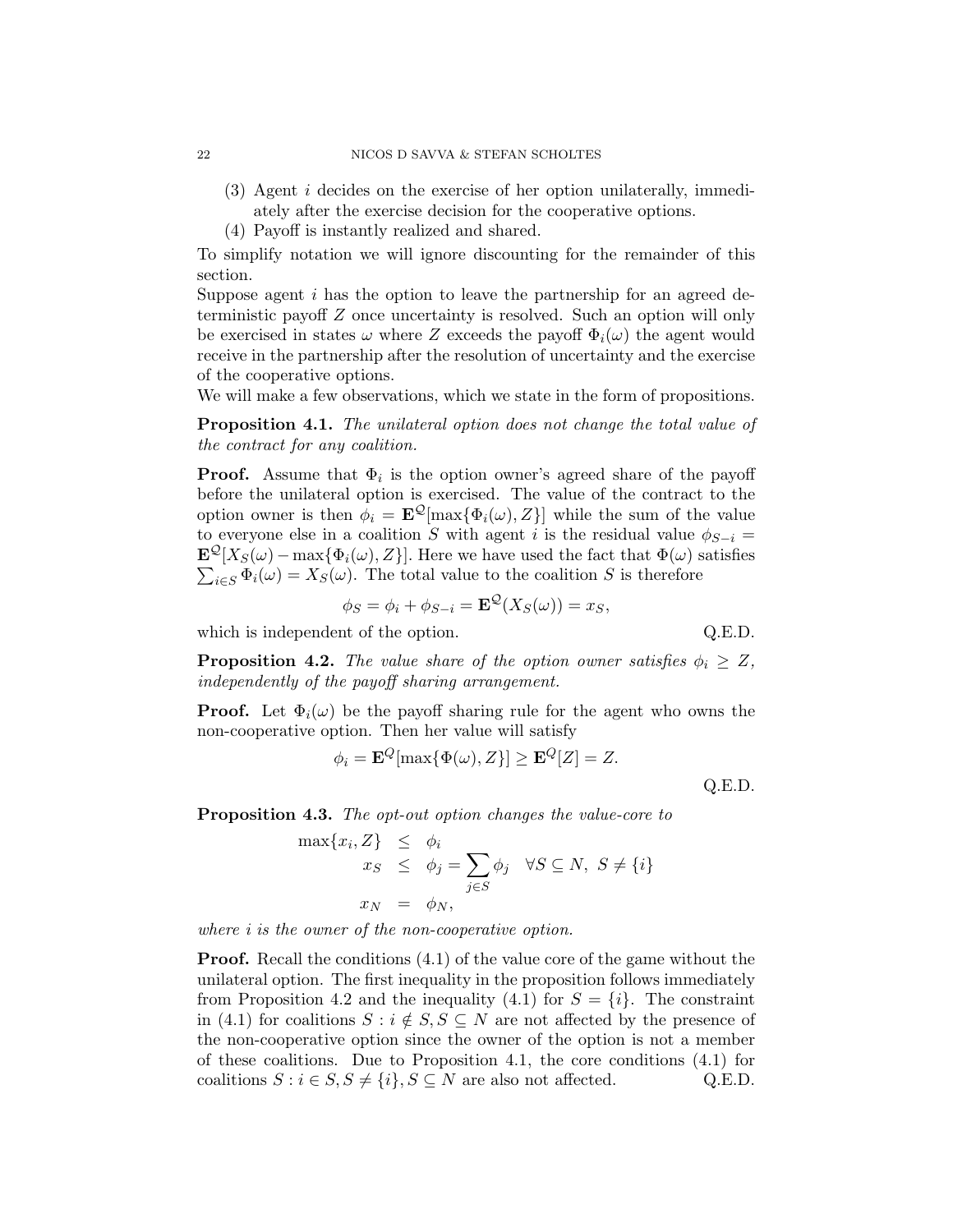Proposition 4.3 has some interesting consequences. At first glance it seems difficult to assess what the added bargaining value of the opt-out option is for its owner. The option adds value for its owner, provided there exists states  $\omega \in \Omega$  with positive probability such that the payoff  $\Phi(\omega) < Z$  which, however, requires an agreed payoff sharing rule in the first place. Proposition 4.3 shows that the value core remains independent of the payoff sharing rule. A comparison with the value core without the unilateral option (4.1) shows that the option adds bargaining value to its owner agent i only if  $Z > x_i$ . Traditional real options wisdom has it that an option always has a nonnegative value for its owner. Proposition 4.3, however, shows that this is not necessarily the case for non-cooperative options in a partnership. If the value of the option is more than the agent's contribution to the coalition  $(Z > x_N - x_{N-i})$  then the core becomes empty. The option destroys the partners' incentive to forge a deal and consequently, the unilateral opt-out option will not be realized.

The foregoing results for unilateral options can be extended to opt-out options owned by coalitions  $S \subseteq N$ . If  $\mathcal O$  is the collection of coalitions S that have non-cooperative opt-out options with payoff  $Z<sub>S</sub>$  then the conditions for the value core are

(4.3) 
$$
\max\{x_S, Z_S\} \le \phi_S = \sum_{i \in S} \phi_i, \ \forall S \in \mathcal{O}
$$

(4.4) 
$$
x_S \leq \phi_S = \sum_{i \in S} \phi_i, \ \forall S \subseteq N, S \notin \mathcal{O}.
$$

**Proposition 4.4.** For every value allocation in the core there is a payoff allocation such that the unilateral option is never exercised.

**Proof.** Let  $\phi = (\phi_j, j \in N)$  be an allocation in the value core and  $\Phi =$  $(\Phi_j, j \in N)$  be an associated payoff allocation. Then  $\epsilon = \phi_i - Z \geq 0$  in view of Proposition 4.3. If agent i owns the option and we define the new payoff allocation

$$
\begin{array}{rcl}\n\tilde{\Phi}_i(\omega) & = & Z + \epsilon \\
\tilde{\Phi}_j(\omega) & = & \Phi_j(\omega) + \frac{\Phi_i(\omega) - Z - \epsilon}{|N| - 1}, \ j \neq i,\n\end{array}
$$

then the corresponding value allocation satisfies

$$
\begin{array}{rcl}\n\tilde{\phi}_i &=& \mathbf{E}^{\mathcal{Q}}[\tilde{\Phi}_i(\omega)] = \phi_i \\
\tilde{\phi}_j &=& \mathbf{E}^{\mathcal{Q}}[\tilde{\Phi}_j(\omega)] \\
&=& \mathbf{E}^Q[\Phi_j(\omega) + \frac{\Phi_i(\omega) - Z - \epsilon}{|N|-1}] \\
&=& \mathbf{E}^Q[\Phi_j(\omega)] + \frac{\mathbf{E}^Q[\Phi_i(\omega)] - Z - \epsilon}{|N|-1} \\
&=& \mathbf{E}^Q[\Phi_j(\omega)] + \frac{\phi_i - Z - \epsilon}{|N|-1} \\
&=& \phi_j.\n\end{array}
$$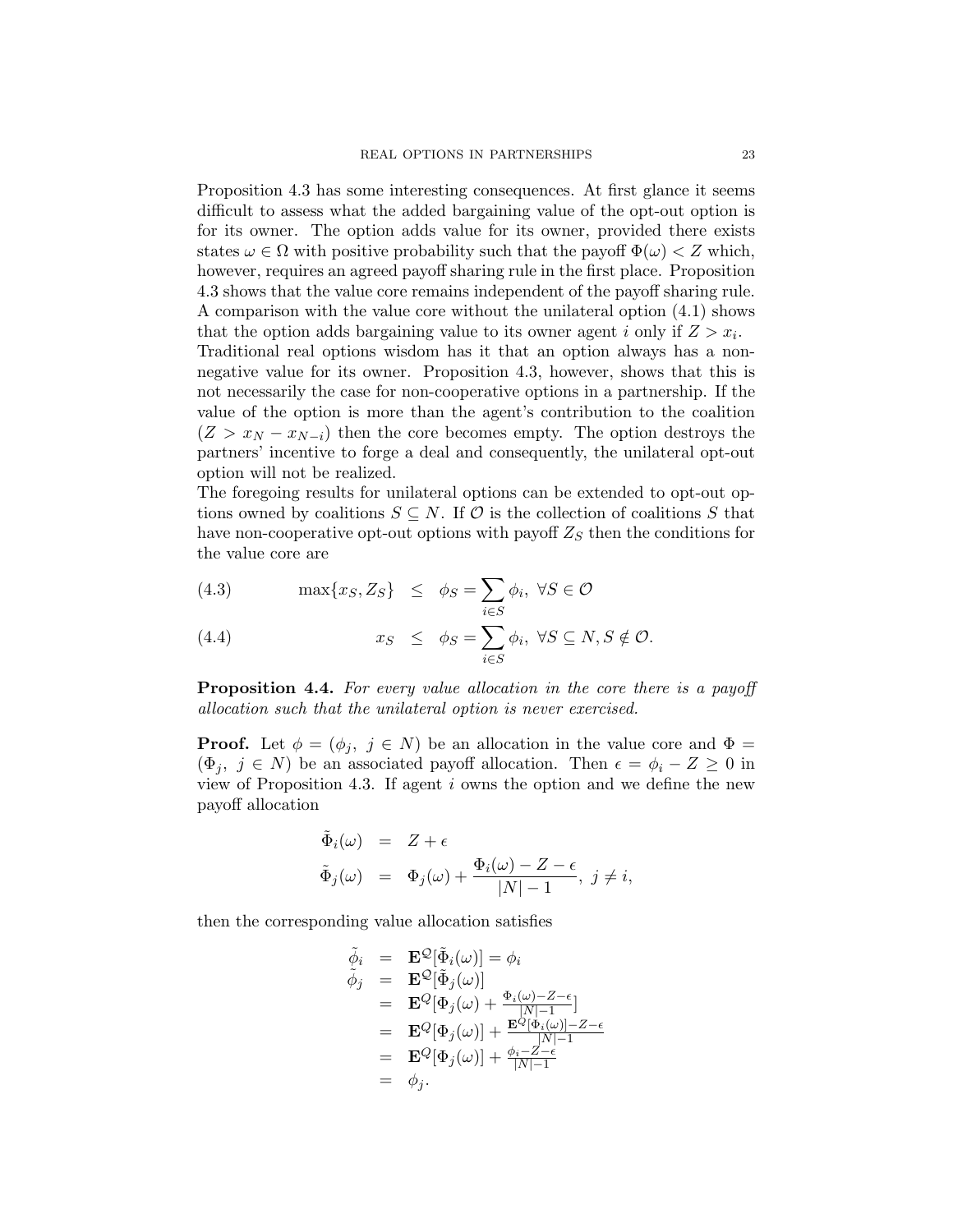Finally,

$$
\sum_{k \in N} \tilde{\Phi}_k(\omega) = \tilde{\Phi}_i + \sum_{j \neq i} \tilde{\Phi}_j = \sum_{k \in N} \Phi(\omega) = X_N(\omega).
$$

Hence the allocation  $\Phi$  is in the payoff core and corresponds to a value allocation  $\phi$ . The unilateral option will not be exercised because  $\tilde{\Phi}_i(\omega) \geq Z$ for all  $\omega$ . Q.E.D.

The condition  $\phi_i \geq \max\{x_i, Z\}$  in Proposition 4.3 shows that the noncooperative option provides a second participation benchmark, in addition to the go-alone value  $x_i$ , for its owner. The threat of exercising the option is just as credible as the threat of breaking away from a coalition because the go-alone value is larger. Proposition 4.4 is interesting in this regard because it shows that non-cooperative options are powerful bargaining tools, even though the agents may be able to avoid their exercise through a suitable payoff sharing arrangement. This is reminiscent to the fact that the threat of leaving the coalition is a powerful tool that is not exercised, provided the agent's share is in the value core.

An interesting case, not covered by the discussion above, occurs if a unilateral option depends on an exogenous uncertainty, i.e., an uncertainty that adds value to the option owner but is not part of the contract. In such cases the options owner may well exercise the non-cooperative option suboptimally with regard to the deal but optimally with regard to her overall objective. For example a biotech company may opt out of a co-development contract because some other project in their portfolio, not covered by the contract, is very promising and it makes sense for them to redirect the funds Z from the contract to the external project. In such circumstances it is possible that the non-cooperative option will add value to a coalition as a whole and not only to its owner. A study of such options effects would be interesting but is beyond the scope of this paper.

4.3. Risk aversion in the absence of hedging opportunities. We will next consider a situation where risk averse agents negotiate a partnership contract without hedging opportunities through traded assets. We model risk aversion through utility functions  $u_i$ , which we assume to have hyperbolic absolute risk aversion (HARA) in order to be able to use the fact that linear contracts are efficient, see Pratt (2000). Prominent examples of HARA utility functions are exponential utilities  $u_i(x) = a_i \exp(b_i x)$ ,  $b_i, a_i <$ 0 (constant absolute risk aversion), power law utilities  $u_i(x) = a_i x^{b_i}$ ,  $a_i >$ 0,  $0 < b_i < 1$  (constant relative risk aversion) and, the limiting case as  $b_i \rightarrow 0$ , logarithmic utilities  $u_i(x) = a_i \log(x)$ .

Agent i's certainty equivalent of a stochastic payoff  $X$  at time  $T$  is the amount  $m_i(X)$  that would make the agent indifferent between receiving  $m_i(X)$  for sure at time  $t = 0$  or receiving the stochastic payoff X at time  $t = T$ . Formally,

$$
m_i(X) = u_i^{-1}(\mathbf{E}[u_i(e^{-\rho T}X)]),
$$

where  $\rho$  is the risk-free discount rate.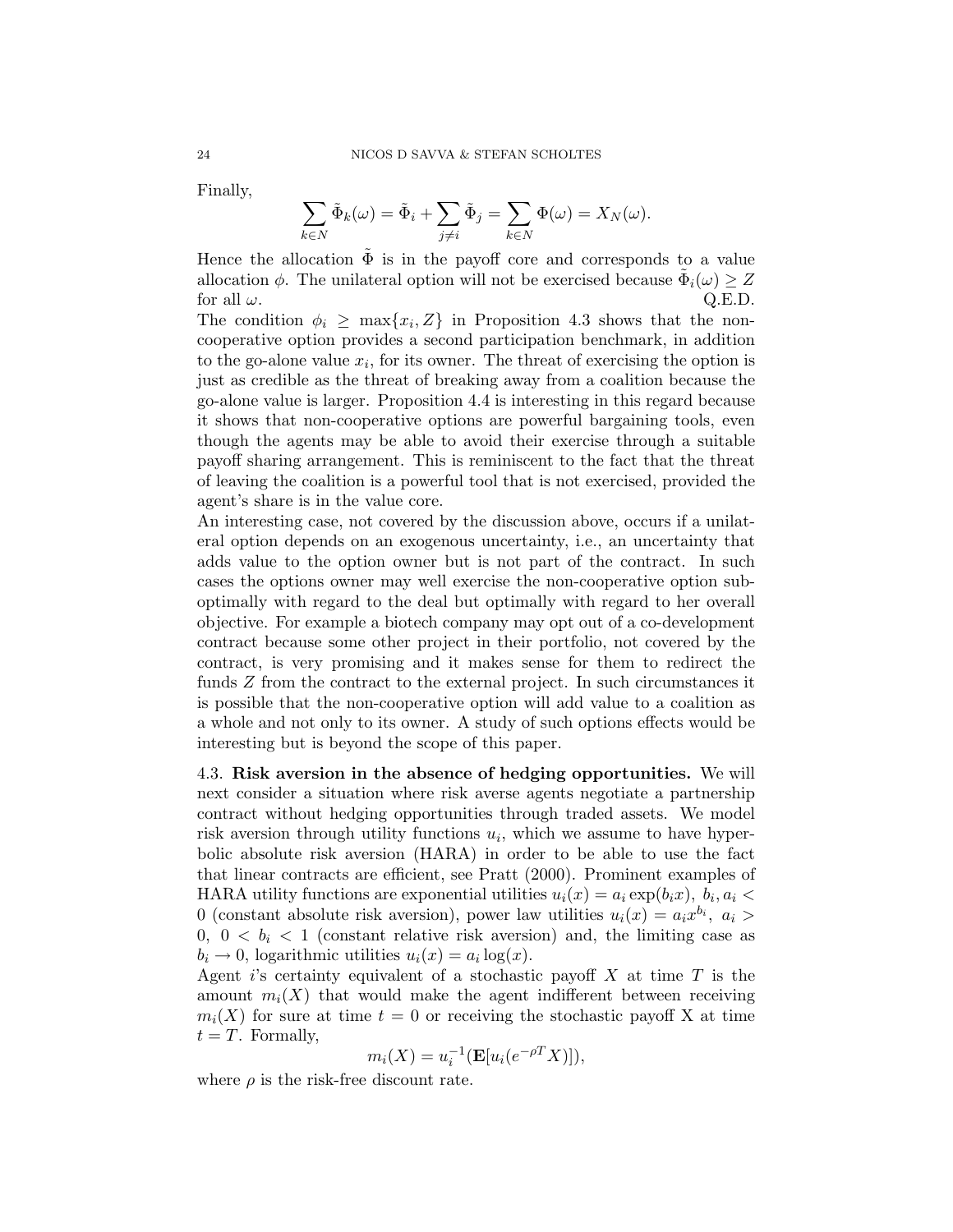We assume the timing of the cooperative game is as before: Agents agree on the coalition and an options design at  $t = 0$ . Then, after uncertainty is resolved, they decide on options exercise at  $t = T$  and receive an instant payoff.

There are two complications compared to the complete markets case:

- In the complete markets case the final payoff sharing rule  $\Phi(\omega)$  is irrelevant because of the presence of the replicating portfolio and associated hedging of risks. Sharing happens at the level of riskneutral values. In the present case, the coalition needs to specify an explicit payoff sharing rule, taking account of the agents' riskaversion.
- Due to possibly differing risk preferences, the agents in a coalition S might not agree which design  $a \in A_S$  they prefer. To overcome this problem, we will assume that a coalition S makes decisions in the interest of maximizing the sum of the certainty equivalents  $m_i$ of the agents  $i \in S$ .

We will make use of the theory of linear contracts and efficient risk sharing Pratt (2000), Wilson (1968) in the development of the model. In a linear contract, each agent  $i$  in a coalition  $S$  receives a deterministic payoff  $D_i$  before uncertainty is resolved and a proportion  $r_i$  of the risky payoff  $X_S(a, b, \omega)$ , i.e., its payoff allocation is of the form

$$
\Phi_i(\omega) = D_i + r_i X_S(a, b, \omega).
$$

To achieve complete sharing, we assume that the deterministic payoffs  $D_i$ and royalties  $r_i$  satisfy

(4.5) 
$$
\sum_{i \in S} D_i = 0, \ \sum_{i \in S} r_i = 1, \ r_i \ge 0 \ \forall i \in S.
$$

As mentioned above, we will also assume that coalitions act in the interest of maximising the sum of the certainty equivalents of their members. Applying this principle to the admissible contracts  $(D_i, r_i)$  will ensure Paretoefficiency. The corresponding total value for a given design  $a \in A_S$  is given by

(4.6) 
$$
\overline{X}_S(a) = \max_{(D,r)} \sum_{i \in S} m_i \left( \max_{b \in B_S(a,\omega)} [D_i + r_i X_S(a,b,\omega)] \right)
$$

subject to the constraints (4.5).

Note that the risk averse agents will always agree which of the options  $b^* \in B_S(a,\omega)$  to choose because all uncertainty is resolved at the time of exercise. Also, this exercise policy is independent of the royalty rate  $r_i$ . The optimization problem (4.6) decouples if

(4.7) 
$$
m(a+X) = a + m(X),
$$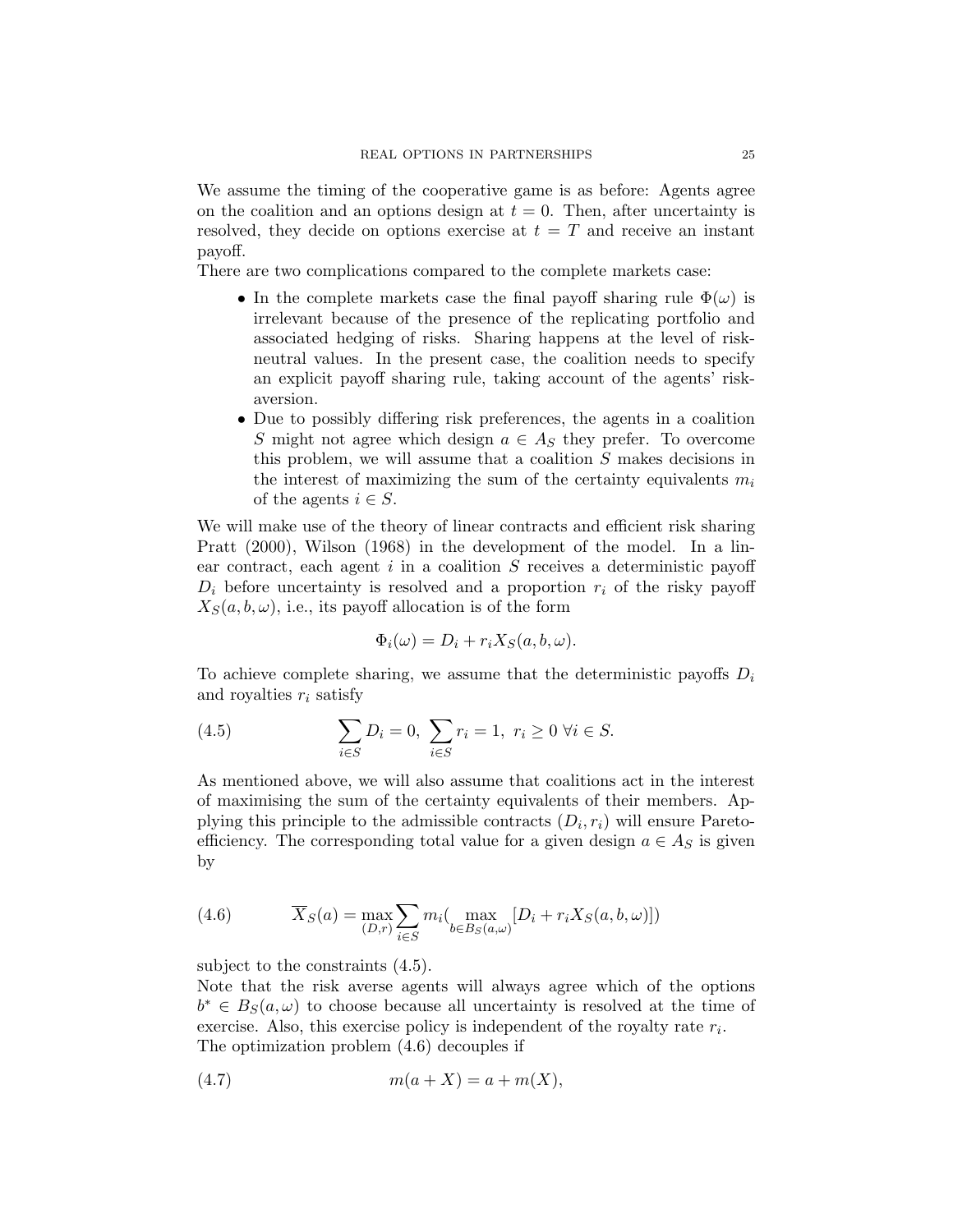which is the case for exponential utilities. Under this assumption the optimization problem becomes

(4.8) 
$$
\overline{X}_S(a) = \max_{\sum_{i \in S} D_i = 0} \sum_{i \in S} D_i + \max_{\substack{r \ge 0 \\ \sum_{i \in S} r_i = 1}} \sum_{i \in S} m_i (r_i X_S(a, b^*(\omega), \omega)).
$$

The deterministic shares  $D_i$  are inconsequential to this optimization problem. Optimal royalty rates  $r_i^*$  are chosen from the simplex and hence exist if the functions  $f_i(r) = m_i(rX_S(a, b^*(\omega), \omega))$  are continuous and are unique if these functions are strictly concave, e.g. in the case of exponential utilities. If the functions  $f_i$  are differentiable, the optimal rates are characterized by the KKT conditions

$$
\frac{\partial f_i(r_i)}{\partial r_i} = \frac{\partial f_j(r_j)}{\partial r_j} \quad \text{if } r_i > 0, r_j > 0
$$
\n
$$
\frac{\partial f_i(r_i)}{\partial r_i} \ge \frac{\partial f_j(r_j)}{\partial r_j} \quad \text{if } r_i > 0, r_j = 0
$$
\n
$$
\sum_{i \in S} r_i = 1
$$
\n
$$
r_i \ge 0 \qquad \forall i.
$$

If (4.7) does not hold then the optimal allocations  $(r_i, D_i)$  have to be computed simultaneously. With  $g_i(D_i, r_i) = m_i(D_i + r_i X_S(a, b^*(\omega), \omega)$  the KKT conditions become

$$
\frac{\frac{\partial g_i(D_i, r_i)}{\partial r_i}}{\frac{\partial g_i(D_i, r_i)}{\partial r_i}} = \frac{\frac{\partial g_j(D_j, r_j)}{\partial r_j}}{\frac{\partial r_j}{\partial r_j}} \quad \text{if } r_i > 0, r_j > 0
$$
\n
$$
\frac{\frac{\partial g_i(D_i, r_i)}{\partial r_i}}{\sum_{i \in S} r_i} = 1
$$
\n
$$
\frac{\frac{\partial g_i(D_i, r_i)}{\partial D_i}}{\frac{\partial D_i}{\partial D_i}} = \frac{\frac{\partial g_j(D_j, r_j)}{\partial D_j}}{\frac{\partial D_j}{\partial D_j}} \quad \forall i, j
$$
\n
$$
\sum_{i \in S} D_i = 0.
$$

Given the optimal allocation  $(r_i, D_i)$  for coalitions S and option designs  $a \in A_S$ , the coalition can now decide on the best design  $a^* \in A_S$ . This results in the value  $X_S = \max[X_S(a)].$  $a{\in}A_{S}$ 

The stochastic game with real options is therefore again reduced to a deterministic cooperative game

$$
\Gamma_{CE} = (N, \{\overline{X}_S\}_{S \subseteq N}),
$$

assuming that the agents choose the design  $a^*$ , exercise the options  $b^*(a^*, \omega)$ and each agent takes a proportion  $r_i^*(a^*)$  in the risky payoffs. As in the complete markets case, the standard solutions concepts of cooperative game theory apply.

A key assumption for the model is that the agents in a coalition S agree on a measure of total contract value associated with a given payoff sharing rule  $(D_i, r_i)$  and a design  $a \in A_S$ . We have here assumed that this total value is measured by the sum of the certainty equivalents. Similar models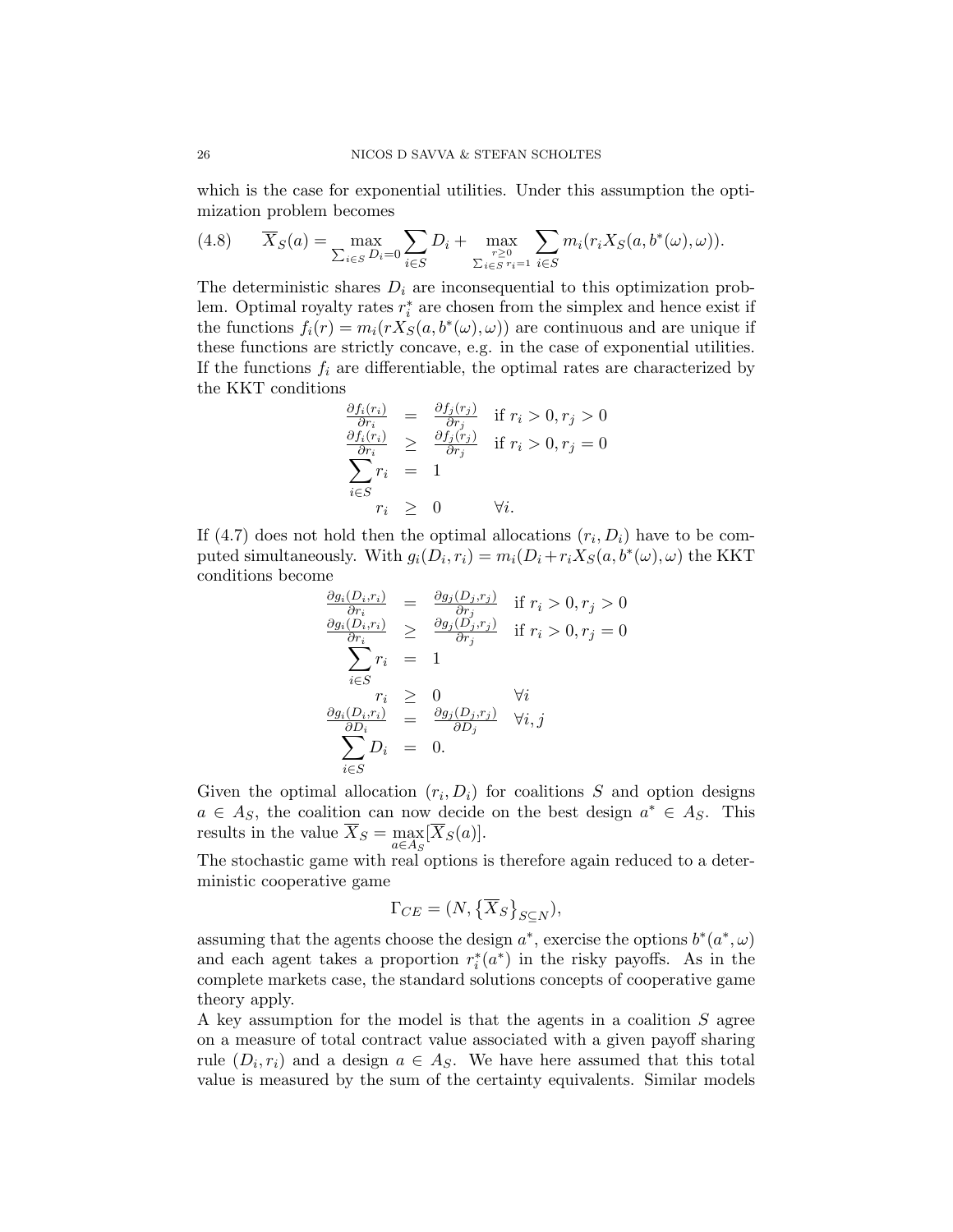can be developed if total contract value is measured by a, possibly suitably weighted, sum of expected utilities.

4.4. Non-cooperative options and risk aversion. Let us finally turn to non-cooperative options. We assume that non-cooperative options are exercised instantly after the exercise of the cooperative options, if there are any. Whilst the general principles of the former section are transferable, it now becomes considerably more difficult to analyse options effects. The chief reason is that the unilateral options exercise will typically turn the certainty equivalents of the players into nonsmooth and possibly nonconcave functions. As a consequence, it might no longer be possible to split the risk efficiently in a linear way amongst the agents.

Assume, for example, that agent i can opt out and receive a fixed amount Z after uncertainty is resolved. Her payoff from the project if design  $a \in A_S$ is chosen is

$$
\Phi_i(\omega) = \max(D_i + r_i X_S(a, b^*(\omega), \omega), Z),
$$

where  $b^*(\omega)$  captures the contingency plan for the exercise of the cooperative option, prior to the exercise of the non-cooperative opt-out option. The certainty equivalent  $m_i(\Phi_i(\omega))$  is now a nonsmooth function of  $r_i$  at the points  $r_i = \frac{Z-D_i}{X_S(a,b^*,\omega)}$  where it becomes optimal to opt-out. As a result the certainty equivalent of all other players is nonsmooth at these points. The optimal risk-sharing is non-linear because it is contingent on opt-out. The players  $j \in S \setminus \{i\}$  will have to agree on risk sharing rules for both cases, that player i stays in or opts.

There is a possible way out of this dilemma - instead of paying a fixed deterministic payments on opt-out, we pay agreed royalties and milestones, i.e., an agreed royalty rate  $r_i^O$  on the uncertain payoff plus a fixed payment Z. Deals of this type are commonplace, e.g., in drug licensing. The royalties force the option owner to retain some of the risk, even if she exercised the opt-out option. If we choose  $r_i^O$  to be the optimal rate for the case without the non-cooperative option, then optimal risk sharing between the agents is maintained. The payoff to the option owner is now  $\max(D_i, Z)$  +  $r_i X_S(a, b^*, \omega)$ . The option will only be exercised if  $Z > D_i$ . The core is shifted in favour of the option holder, similarly to the complete markets case.

### 5. Managerial Implications and Conclusions

We have drawn attention to sources for partnership synergies beyond the traditional economies of scale and scope. Our focus is on synergies in the presence of uncertainty, in particular risk sharing opportunities when partners have different attitudes to risk and the value of flexibility in a partnership.

Our models provide three main managerial insights. First, partners with divergent risk attitudes gain more synergies from risk sharing in uncertain environments. Teaming up with a partner with a different risk attitude can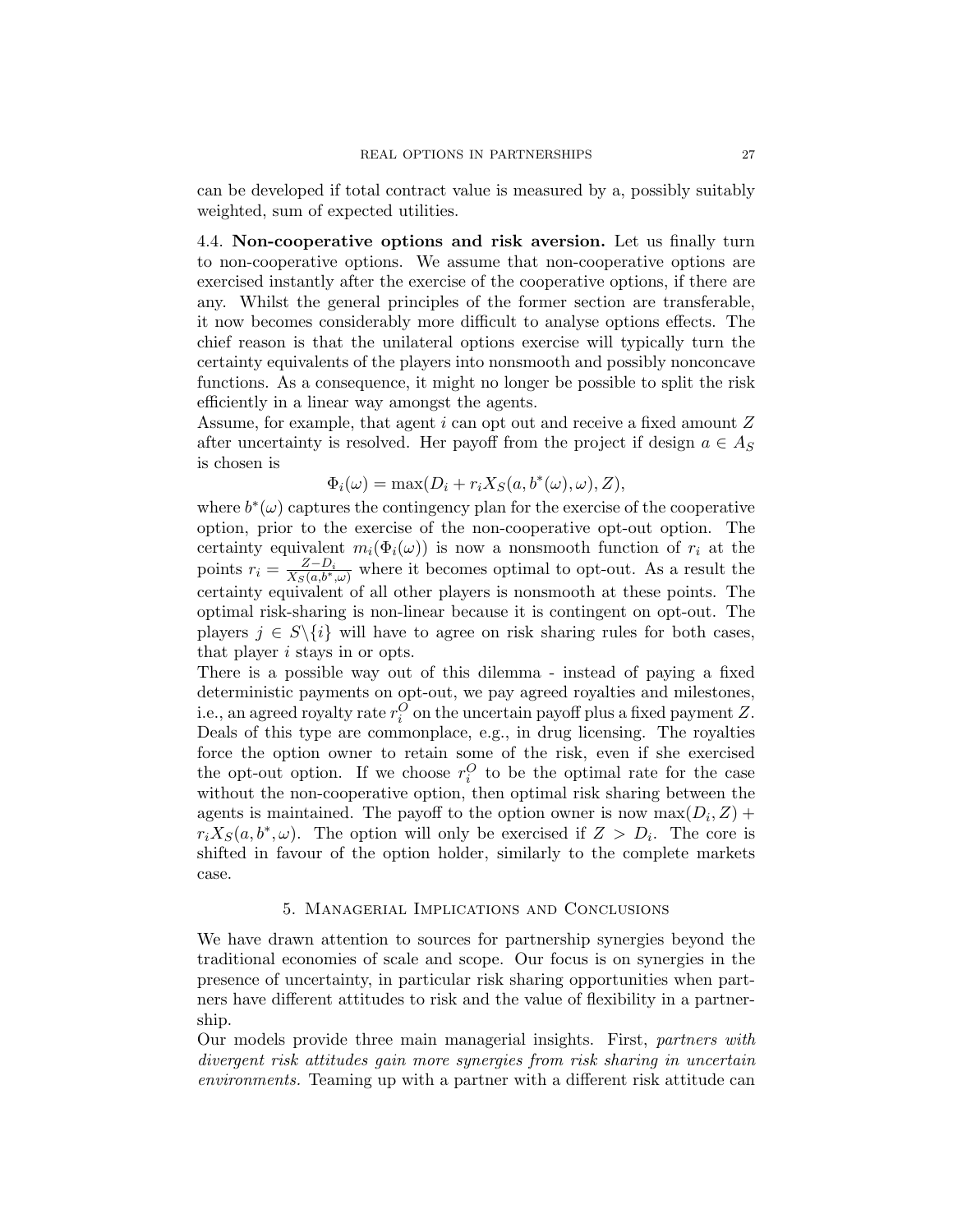be very beneficial in this regard. Risk sharing opportunities increase both the asset core, i.e. the synergy set from traditional economies of scale and scope, as well as the options core, the set of synergies gained from flexibility. A prominent example where risk sharing synergies are particularly relevant are co-development contracts between pharma majors and smaller biotechnology companies.

Second, what can a company do to improve its bargaining position? Improving the bargaining position is equivalent to shifting the synergy set to a region of higher individual payoff or, in the risk-averse case, higher individual utility. This can be accomplished in several ways. Companies can aim to improve their go-alone capability, in a traditional way by improving the efficiency of operations, or by increasing out-of-the-deal opportunities. Alternatively, a company could increase the volatility that underlies its flexibilities, e.g. by improving its pipeline of innovative but high-risk projects. Finally, non-cooperative options, negotiated prior to a deal, can shift the synergy set in favor of the option holder.

Third, non-cooperative options are a double-edged sword. On the one hand they are valuable for individual partners because they cut off lower utility parts of the core. However, if partners are too greedy in setting noncooperative options clauses then this can make the core empty. Partnerships that still go ahead are more likely to fail when the locked-in partner realizes the pitfalls of giving away flexibility.

From an academic point of view, this paper provides a framework for the investigation of partnership deals in the presence of uncertainty and flexibility. The models are illustrative and stylized but provide the basis for interesting insights. There is much scope for future work. We only mention four areas:

- (1) We have focused on European options in this paper. It would be interesting to see how the models extend to American options, where the partners have to agree on optimal exercise on the fly rather than at pre-determined decision points.
- (2) We have focused on two extreme situations complete markets on one side and no markets but risk aversion on the other. What if there are partial hedging opportunities? The work of Smith and Nau (1995) on the integration of decision analysis and real options valuation would be an interesting starting point for investigations in this direction.
- (3) We have focused on a closed contract world. Most companies have investment opportunities outside of the contract and will therefore exercise their contractual options not necessarily in the interest of the underlying contract project. This can lead to interesting effects, when unilateral options are exercised optimally within a company's portfolio of opportunities but sub-optimally within the contract frame.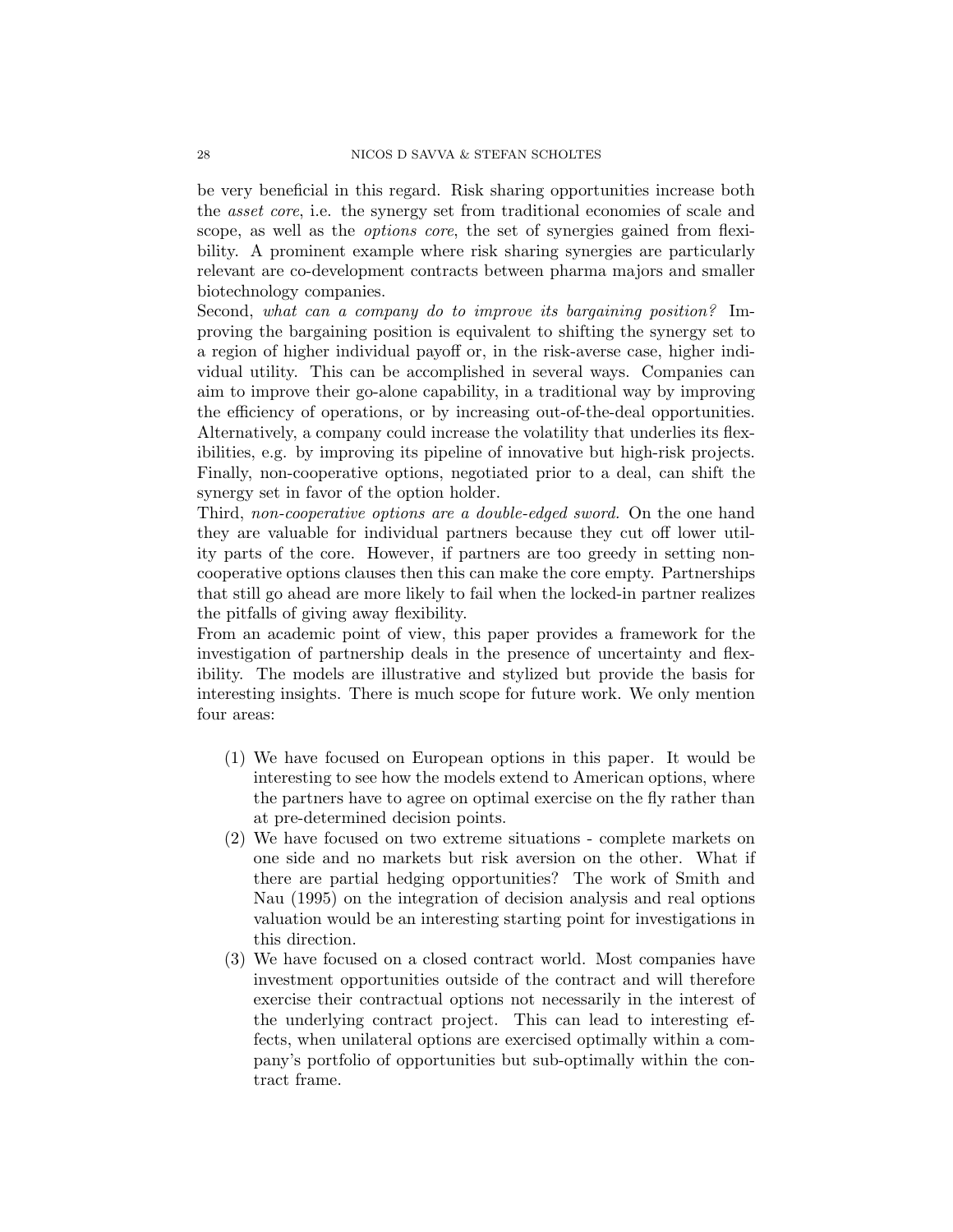(4) We have focused on sequential decisions by the partners. If we allow for simultaneous decisions, then we are in the context of a cooperative game followed by a non-cooperative game - cooperate to compete is the sequencing. Work along these lines should provide an interesting angle to the study of the relationship between cooperation and competition in the strategy field, see Brandenburger and Nalebuff (1996), and would complement recent work by Brandenburger and Stuart (Forthcoming) on biform games.

Last but not least, we believe that there is ample scope for impactful practical work along the lines described in this paper. A cooperative real options framework can be useful in helping companies understand the value effects of contingency clauses and thereby structure more efficient and more robust contracts. We have had some experience with the developed concepts during the negotiations of a complex co-development contract between Cambridge Antibody Technology Plc., a UK-based biotech company, and Astra Zeneca, which involved substantial flexibility<sup>8</sup>. Whilst this experience was encouraging, it also revealed that much work remains to be done to make cooperative real options models widely useful in business practice.

#### **REFERENCES**

- Adner, R., D.A. Levinthal. 2004a. Real options and real tradeoffs. Academy of Management Review 29 120–126.
- Adner, R., D.A. Levinthal. 2004b. What is not a real option: Considering boundaries for the application of real options to business strategy. Academy of Management Review 29 74–85.
- Black, F., M. Scholes. 1973. The pricing of options and corporate liabilities. Journal of Political Economy  $81(3)$  637–59.
- Bowman, E.H., G.T. Moskowitz. 2001. Real options analysis and strategic decision making. Organization Science 12 772–777.
- Brandenburger, A., H. Stuart. Forthcoming. Biform games. Management Science .
- Brandenburger, A.M., B.J. Nalebuff. 1996. Co-opetition. Harper Collins Business, London.
- Brennan, M.J., E.S. Schwartz. 1985. Evaluating natural resource investents. Journal of Business 58 135–157.
- Burnetas, A., P. Ritchken. 2005. Option pricing with downward-sloping demand curves: The case of supply chain options. Management Science 51(4) 566–580.
- Cassiman, B., M. Ueda. forthcoming. Optimal project rejection and new firm startups. Management Science Centre for Economic Policy Research Discussion Paper No.3429 (www.cepr.org/pubs/dps/DP3429.asp).
- Christensen, P., G. Feltham. 2002. Economics of Accounting, vol. 1. Kluwer Academic Publishers.
- Dixit, A.K., R.S. Pindyck. 1994. Investment under Uncertainty. Princeton University Press, Princeton.

<sup>8</sup>http://www.astrazeneca.com/Article/511647.aspx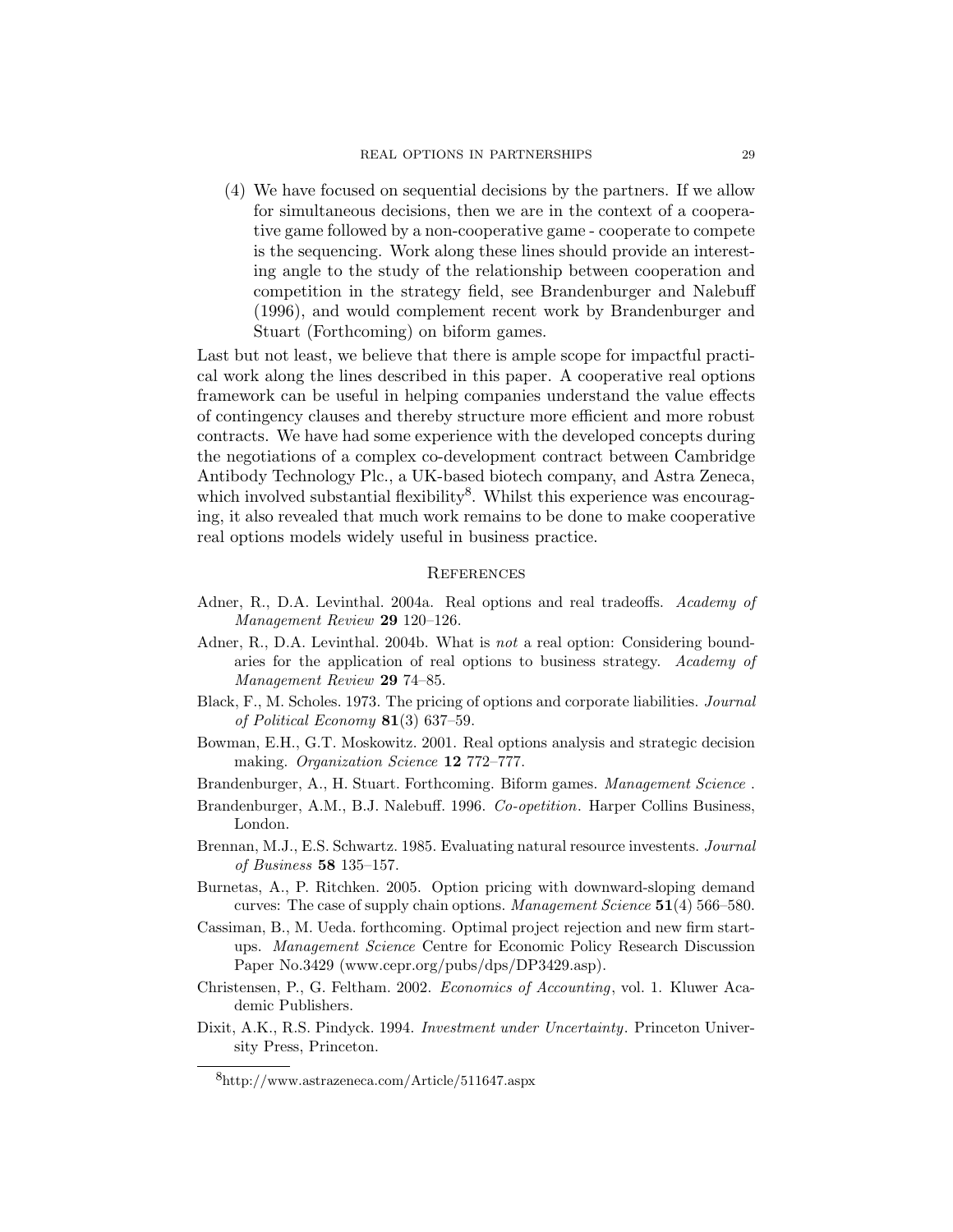- Feltham, J., P. Christensen. 2002. Economics of Acounting, vol. 1. Kluwer Academic Publishers.
- Folta, T.B., K.D. Miller. 2002. Real options in equity partnerships. Strategic Management Journal 23 77–88.
- Granot, D. 1977. Cooperative games in stochastic characteristic function. Management Science **23**(6) 621–630.
- Grenadier, S.R. 2002. Option exercise games: An application to the equilibrium investment strategies of firms. Review of Financial Studies 15 691–721.
- Harrison, M., S. Pliska. 1981. Martingales and stochastic integrals in the theory of continuous trading. Stochastic Processes and their Applications 11 215–260.
- Hull, J.C. 2003. Options, Futures AND Other Derivatives. 5th ed. Prentice Hall.
- Kogut, B. 1991. Joint ventures and the option to expand. Management Science 37 19–33.
- Kulitilaka, N., E.C. Perotti. 1998. Strategic growth options. *Management Science* 44 1021–1031.
- McGrath, R.G. 1997. A real options logic for initiating technology positioning investments. Academy of Management Review 22 974–996.
- McGrath, R.G. 1999. Falling forward: Real options reasoning and entrepreneurial failure. Academy of Management Review 24 13–30.
- McGrath, R.G., W.J. Ferrier, A.L. Mendelow. 2004. Real options as engines of choice and heterogeneity. Academy of Management Review 29 86–101.
- McGrath, R.G., A. Nerkar. 2004. Real options reasoning and a new look at the r&d investment strategies of pharmaceutical firms. Strategic Management Journal  $25 \text{ } 1 - 21.$
- Merton, R.C. 1973. An intertemporal capital asset pricing model. Econometrica 41(5) 867–887.
- Myers, S.C. 1984. Finance theory and financial strategy. Interfaces 14 126–137.
- Nash, J. 1950. The bargaining problem. Econometrica 18 155–162.
- Nash, J. 1953. Two person cooperative games. Econometrica 21 128–140.
- Pratt, J. 2000. Efficient risk sharing: The last frontier. Management Science 46(12) 1545–1553.
- Rivoli, P, E. Salorio. 1996. Foreign direct investment and investment under uncertainty. Journal of International Business Studies 27 335–357.
- Shapley, L.S. 1953. A value for n-person games. A.W Kuhn, H.W. Tucker, ed., Contributions to the Thoery of Games II. Princeton University Press, 307– 317.
- Sharpe, W. 1995. Nuclear financial economics. Parkter G. Beaver, W., ed., Risk Management: Challenges and Solutions. McGraw-Hill, 17–35.
- Smith, E.J., R.F. Nau. 1995. Valuing risky projects: Option pricing theory and decision analysis. Management Science 41(5) 795–816.
- Suijs, J., P. Borm. 1999. Stochastic cooperative games: Superadditivity, convexity, and certainty equivalents. Games and Economic Behavior 27(2) 331–345.